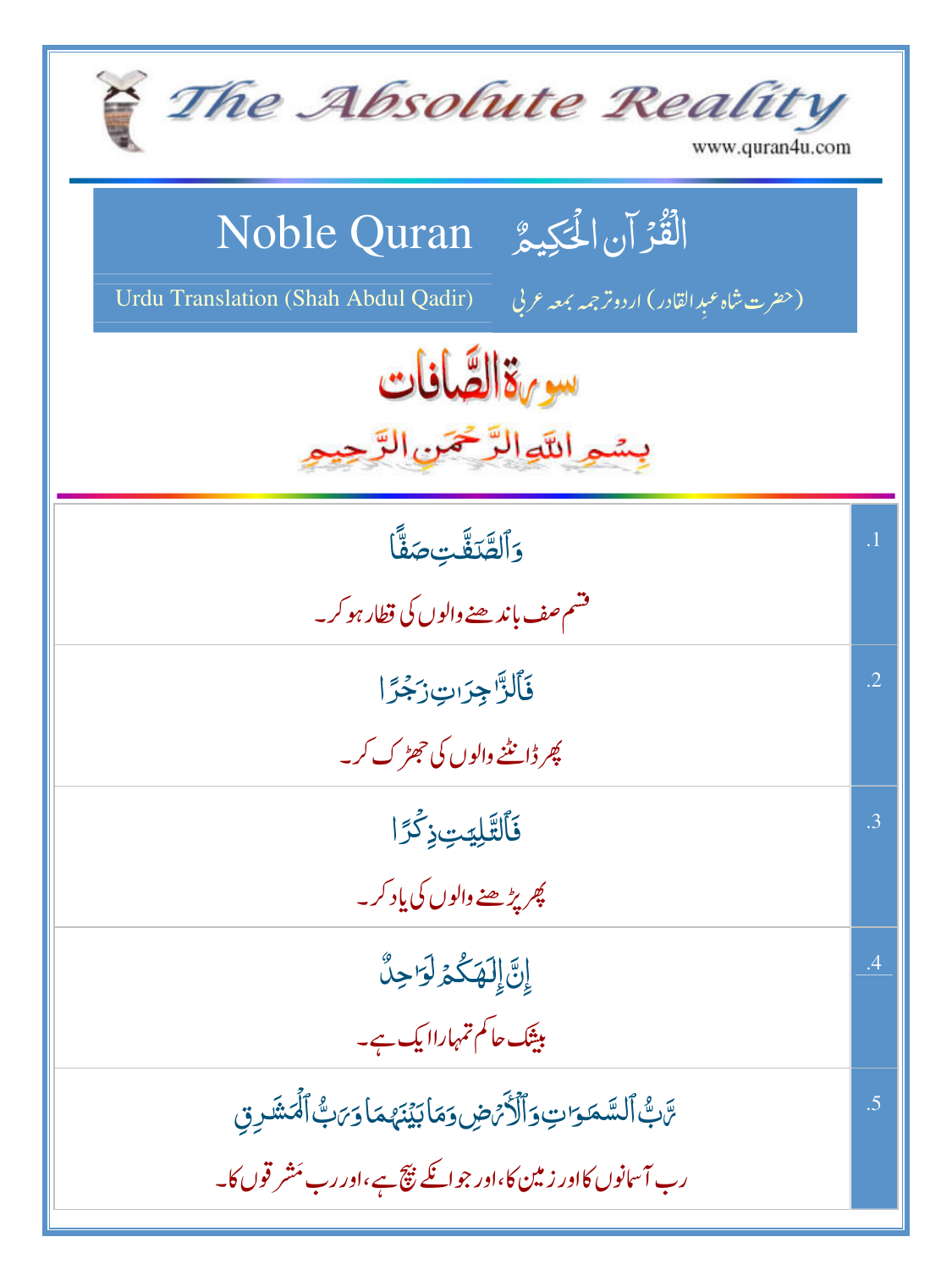| إِنَّارَيَّنَّا ٱلسَّمَآءَٱللُّنۡيَابِزِينَةٍٱلۡكَرَاكِبِ                                | .6             |
|------------------------------------------------------------------------------------------|----------------|
| ہم نے رونق دی در لے (نز دیکی) آسان کوایک رونق،جو تارے ہیں۔                               |                |
| <mark>ۯڿڡؘؙۛڟ</mark> ٗٵڡؚؚۜڽڴڸؚۺ <i>ؿڟ</i> ڹۣڡۜٞٳ <sub>؆ؚڋۣ</sub>                        | $\cdot$ 7      |
| اور بجاد <sub>ً</sub> بنایاهر شیطان سر کش سے۔                                            |                |
| ڷۜٲؾڛۜۧڡۜڂۏڹٙٳ۪ڸٙٱڶؖؠؘٳٙٳٱڷػۿڶٳۏؽؚڨۘ۬ڹؘۏۢۏڹؘۻۣڴڸۜڿٳڹڹؚ                                   | $\overline{8}$ |
| س نہیں سکتے اوپر کی مجلس تک، اور جھینکے (مارے ہانگے ) جاتے ہیں ہر طرف سے،                |                |
| دُحُوِرًاً وَلَهُمْ عَذَابٌ وَاصِبٌ                                                      | .9             |
| ہائکے ( د ھکارے ) گئے۔اور ان کومار ( عذ اب ) ہے ہمیشہ۔                                   |                |
| إِلَّامَنۡ خَطِفَ ٱلۡخَطۡفَةَ ۖ فَأَتۡبَعَهُ شِهَابٌ ثَاٰقِبٌ                            | .10            |
| مگر جواُچک لایاحصِپ سے، پھر پیچھیے لگااس کوانگارہ چمکتا(شہابِ ثاقب)۔                     |                |
| ڣؘٱ <i>ۺؘ</i> ٙؿؘڡۡؾؠڝۡ أَهُمۡ أَشَلُّ خَلۡقَاۤ أَم مَّنۡ خَلَقۡنَآ                      | .11            |
| اب پوچھ ان سے، بہ مشکل ہیں بنانے، یاجتنی خلقت ہم نے بنائی۔                               |                |
| ٳ۪ڹؖ۠ٵؘڂڶڨؘٮٙۿؙ <sub>ڡڔ</sub> ڡؚؚۜٞڽ؈ڸڗڶۯڹؚ                                              |                |
| ہم ہی نے ان کو بنایاہے ایک گارے <i>چیکتے (لیس دار</i> ) سے۔                              |                |
| <u>ڹڵ؏ؼڹ۬ؾؘۅؘ</u> ؾۺڂۯۅڹ                                                                 | .12            |
| بلکہ تُور ہتاہے(اللہ کے کر شموں سے )اچھنبے <b>میں،اور وہ کرتے ہیں</b> تھٹھے(مہنمی مذاق)۔ |                |
|                                                                                          |                |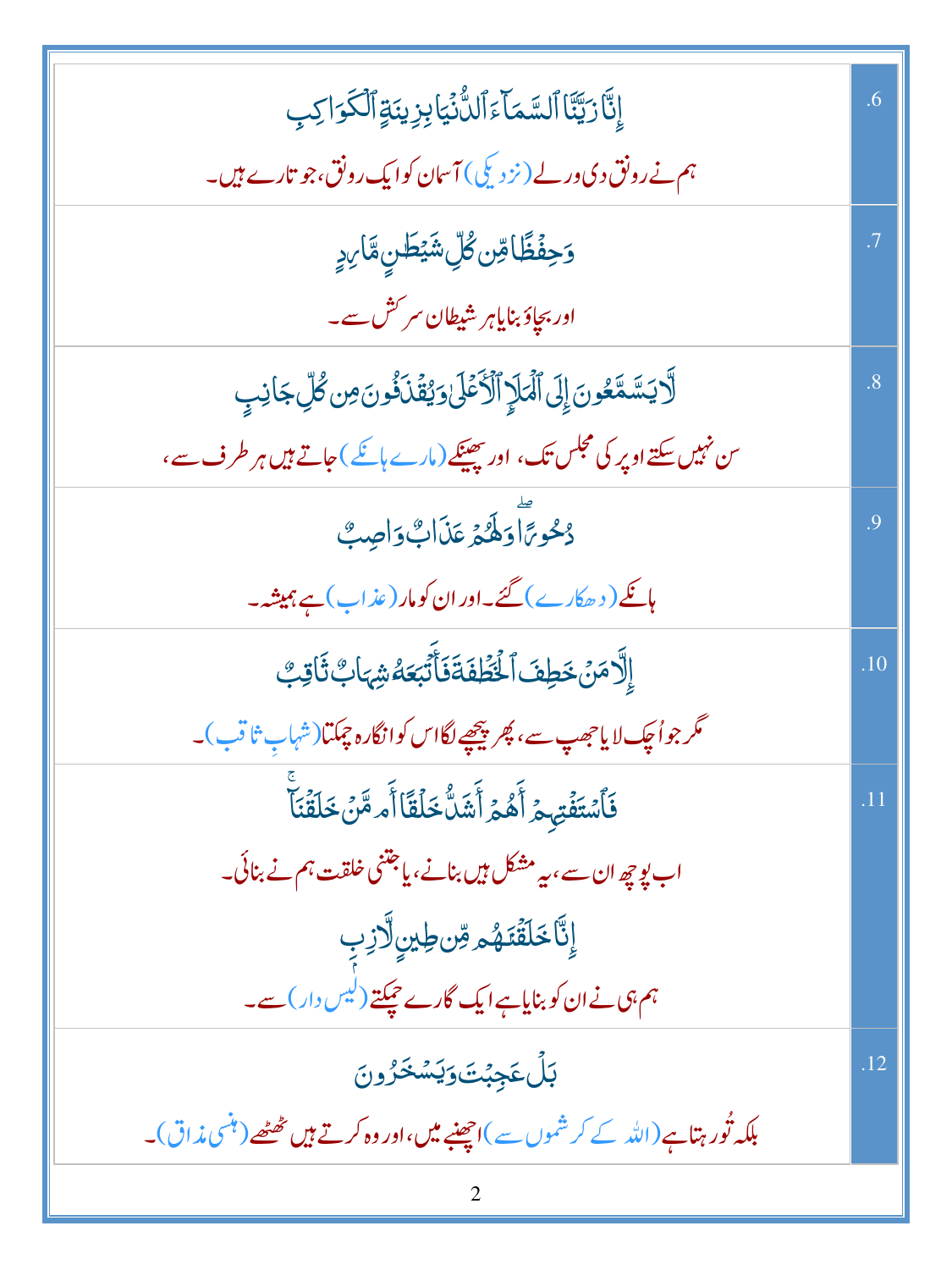| وَإِذَاذُكِّرُواُلَايَنْ كُرُونَ                                                           | .13 |
|--------------------------------------------------------------------------------------------|-----|
| اور جب(انہیں)سمجھاپئے نہیں سوچتے(سمجھتے)۔                                                  |     |
| دَإِذَا <i>بَ</i> أَوۡاۡءَايَةَۚيَسۡتَسۡنَحِرُونَ                                          | .14 |
| اور جب دیکھیں کچھ نشانی، ہنسی میں ڈال دیتے ہیں۔                                            |     |
| وَقَالُوَاْ إِنْ هَذَآ إِلَّاسِحۡرٌ مُّبِينٌ                                               | .15 |
| اور کہتے ہیں،اور کچھ نہیں، یہ جادو ہے کھلا۔                                                |     |
| أَءِذَامِثۡنَاوَكُنَّانُّدَابَّاوَعِظَمَّاأَءِنَّالَهَبۡعُونُونَ                           | .16 |
| کیاجب ہم مر گئے اور ہو گئے مٹی اور ہڈیاں کیاہم کو پھر اٹھاناہے۔                            |     |
| أَدَءَابَأَؤُنَا ٱلْأَوَّلُونَ                                                             | .17 |
| کیااور ہمارے باپ دادوں کواگلے؟                                                             |     |
| <u>ڟؙڵڹۼؽۊٲۜڹؾ۠ؽڗٳڿڒۅڹ</u>                                                                 | .18 |
| ٹو <sub>ک</sub> ہہ،ہاں! اور تم ذ <sup>لی</sup> ل ہو گے۔                                    |     |
| فَإِنَّمَاهِىَزَجْرَةٌوَاحِدَةٌّفَإِذَاهُمَّ يَنظُرُونَ                                    | .19 |
| سووہ تو یہی ہے ایک حجمڑ کی( زور کی آواز )، پھر تبھی پیر لگیں گے ( قبر سے اُٹھ کر ) دیکھنے۔ |     |
| وَقَالُواً يَوَيُلَنَاهَنَ ايَوَمُّ ٱلدِّين                                                | .20 |
| اور کہیں گے اے خرابی ہماری! یہ آیادن۔                                                      |     |
|                                                                                            |     |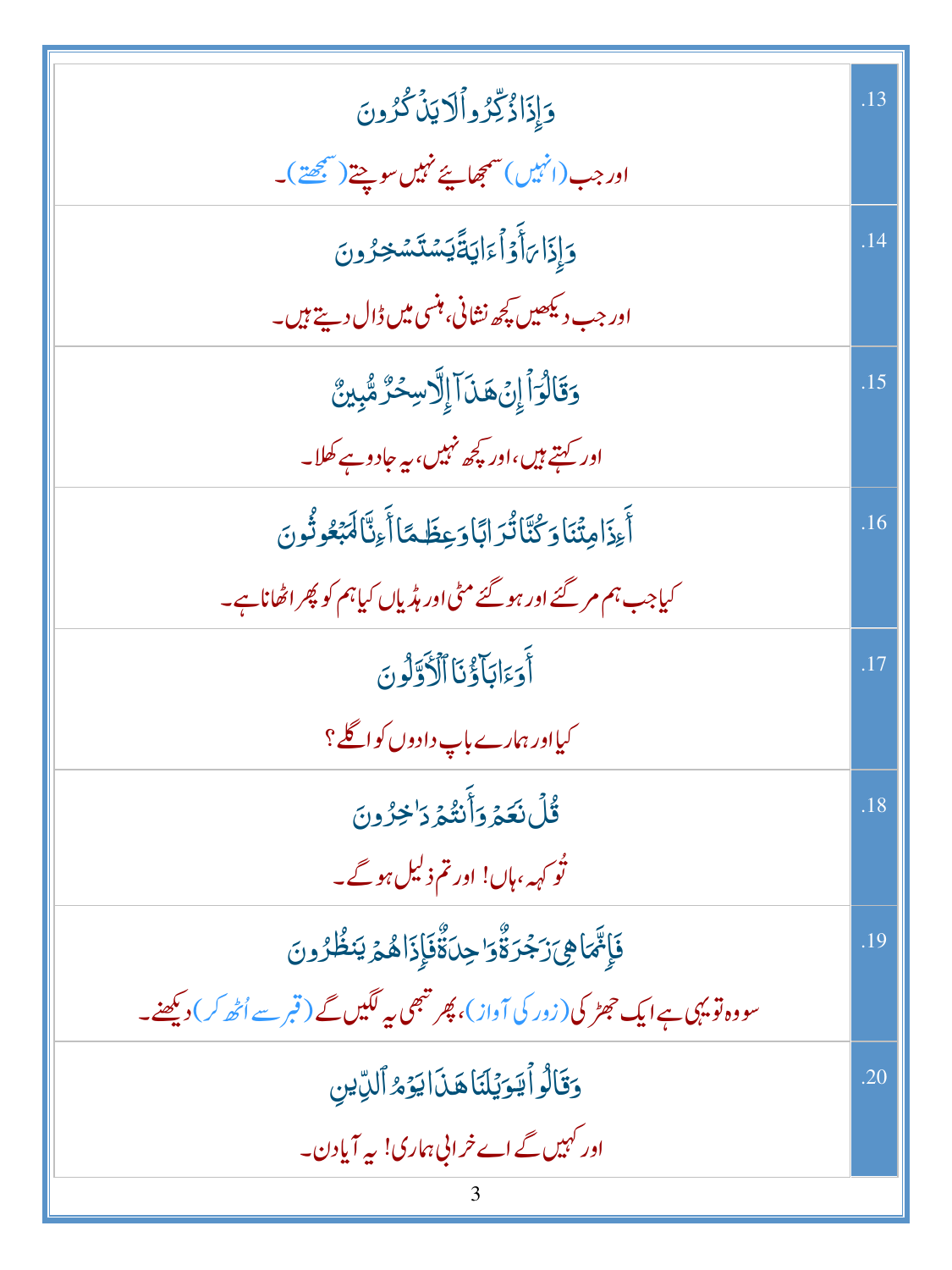| هَذَا يَوۡمُ ٱلۡفَصَٰلِ ٱلَّذِى كُنتُم بِهِۦ تُكَذِّبُونَ                                 | .21 |
|-------------------------------------------------------------------------------------------|-----|
| یہ ہے دن فیصلے کا جس کو تم حی <sub>طلا</sub> تے تھے۔                                      |     |
|                                                                                           |     |
| ٱخشُرُواۡٱلَّٰٓنِينَظَلَمُواۡوَأَزۡوَاجَهُمۡ وَمَاكَانُواۡيَعۡبُلُونَ                     | .22 |
| (حَكَمٍ ہُو گا) جمع کر و گنہگاروں کو،اور انکے جو ڑوں (ساتھیوں ) کو،اور جو پچھ پو جتے تھے۔ |     |
| مِندُونِ ٱللَّهِفَأَهُلُوهُمَّ إِلَىٰ صِرَاطِ ٱلْجَحِيمِ                                  | .23 |
| اللہ کے سوا، پھر چلاؤان کوراہ پر دوزخ کی۔                                                 |     |
| وَقِفُوهُمَّ إِنَّهُم مَّسْمُولُونَ                                                       | .24 |
| اور کھڑ ار کھوان کو،ان سے پوچھناہے۔                                                       |     |
| مَالْكُمْ لَاتَنَاصَرُونَ                                                                 | .25 |
| کیاہواتم کو( کہ )ایک دوسرے کی مد دنہیں کرتے۔                                              |     |
| بَلْ هُمُّ ٱلۡيَوۡمَ مُسۡتَسۡلِمُونَ                                                      | .26 |
| کوئی نہیں(بلکہ)،وہ آج آپ(خود)کو پکڑ داتے ہیں۔                                             |     |
| وَأَقَّبَلَ بَعُضُهُمْ عَلَىٰ بَعۡضٍ يَتَسَآءَلُونَ                                       | .27 |
| اور منہ کیابعضوں نے بعضوں کی طرف، لگے پوچھنے ( تکر ار کرنے ) ۔                            |     |
| قَالُوَاۡۤ إِنَّكُمۡ كُنتُمۡ تَأۡ تُونَنَا عَنِ ٱلۡيَمِينِ                                | .28 |
| بولے، تم ہی تھے کہ آتے تھے ہم پر داننے سے۔                                                |     |
|                                                                                           |     |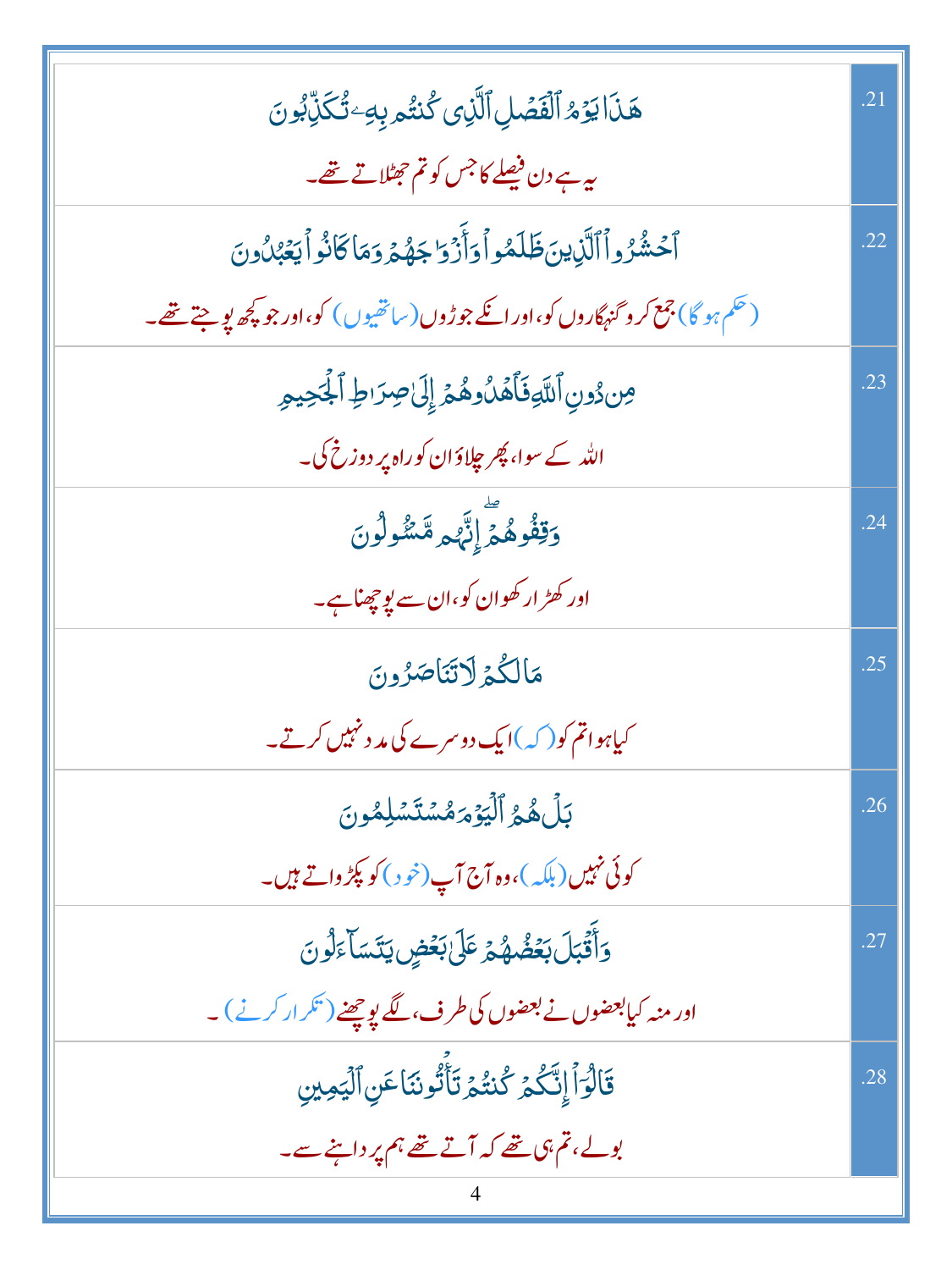| قَالُواۡبَلِلَّٰٓدَ تَكُونُواۡلُّهُۚۚ مِنِينَ                                     | .29 |
|-----------------------------------------------------------------------------------|-----|
| وہ بولے! کوئی نہیں! پر تم ہی نہ تھے یقین لانے والے۔                               |     |
| وَمَاكَانَ لَنَاعَلَيْكُمْ مِّن سُلْطَنِّ                                         | .30 |
| اور ہماراتم پر پچھ زور نہ تھا۔                                                    |     |
| بَلۡ كُنتُمۡ قَوۡمًا طَغِينَ                                                      |     |
| پرتم ہی تھے لوگ بے حدیلنے والے (سر کش)۔                                           |     |
| فَحَقَّ عَلَيۡنَاقَوۡلُ مَبِّنَآ إِنَّالَدَاۤ إِقُونَ                             | .31 |
| سو ثابت ہوئی ہم پر بات ہمارے رب کی ( کہ اب ) ہم کو مز ہ چکھنا( عذ اب کا )۔        |     |
| فَأَغْوَيُنَكُمُ إِنَّا كُنَّاغَوِينَ                                             | .32 |
| پھر ہم نے تم کو گمر اہ کیا، (کیونکہ ) ہم تھے آپ گمر اہ۔                           |     |
| فَإِنَّهُمُ يَوۡمَبِنِ فِى ٱلۡعَٰٓذَابِ مُشۡنَرِ كُونَ                            | .33 |
| سووہ اس دن تکلیف (عذاب) میں (ایک دوسرے کے ) شریک ہیں۔                             |     |
| إِنَّا كَذَا لِكَ نَفْعَلُ بِٱلْدُجُرِمِينَ                                       | .34 |
| ہم ایسا کچھ کرتے ہیں گنہگاروں کے حق میں۔                                          |     |
| إِنَّهُمۡ كَانُوَاۡۖ إِذَاقِيلَ لَهُمۡ لَآٓ إِلَٰٓ إِلَّا ٱللَّهُ يَسۡتَكۡبِرُونَ | .35 |
| وہ تھے، کہ ان سے جب کوئی کہتا، کسی کی بند گی نہیں سوااللہ کے، توغرور کرتے۔        |     |
| C                                                                                 |     |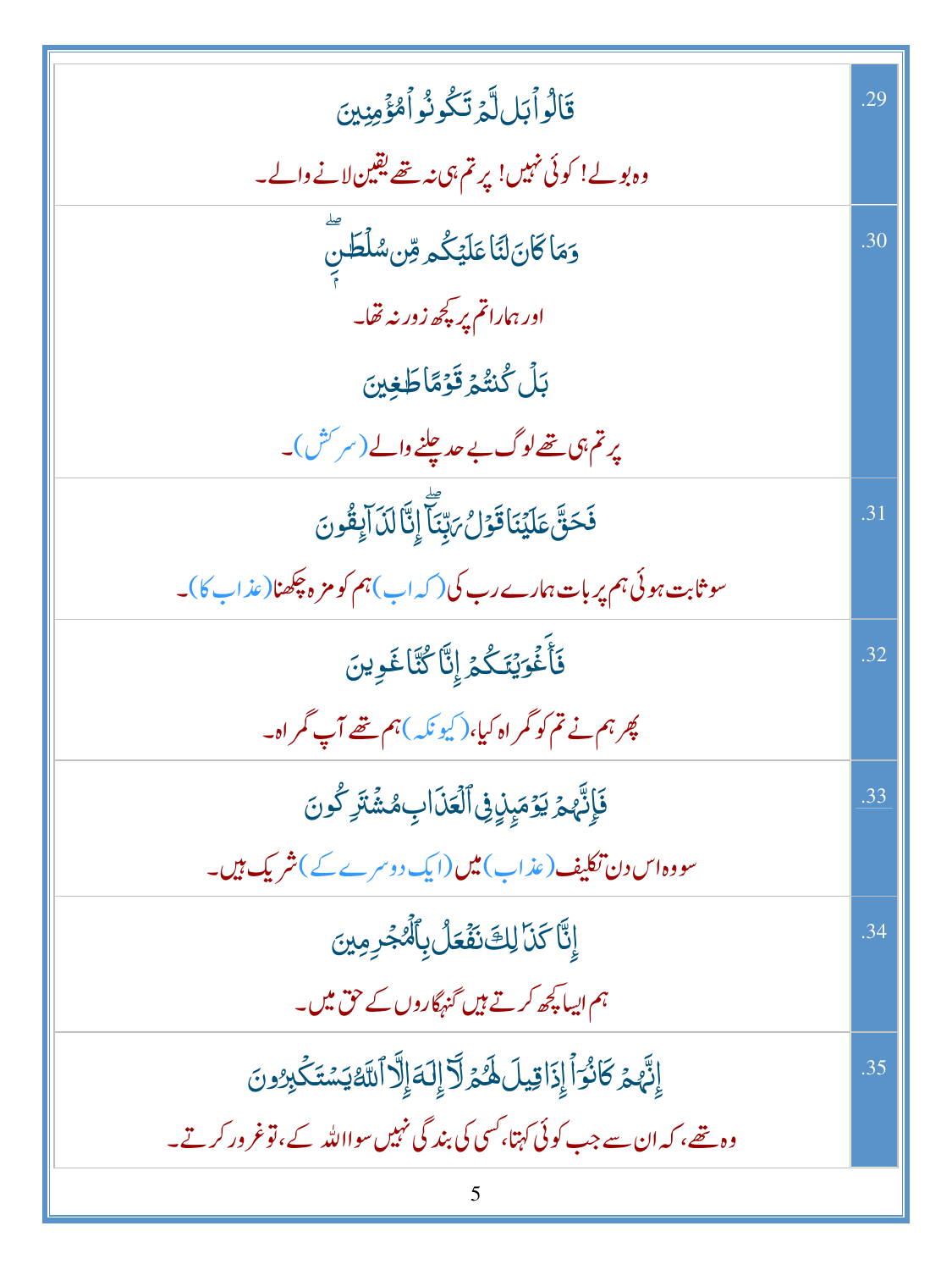| وَيَقُولُونَ أَبِنَّالتَا بِكُوَاْءَالِهِتِنَالِشَاعِرٍ تَجَنُونِ               | .36 |
|---------------------------------------------------------------------------------|-----|
| اور کہتے،کیاہم چھوڑ دیں گے اپنے ٹھاکروں(معبو دوں) کو کہے کے ایک شاعر دیوانے کے۔ |     |
| بَلۡ جَآءَبِٱلۡئِیِّ وَصَدَّنَ ٱلۡمُرۡسَلِینَ                                   | .37 |
| کوئی نہیں! وہ لایاہے سچادین،اور سچ ماناہے سب رسولوں کو۔                         |     |
| إِنَّكُمُ لَلَا آبِقُواْ ٱلْعَذَابِ ٱلْأَلِيمِ                                  | .38 |
| تم کو چکھن(ہے)ڈ کھ والی مار ( در د ناک عذاب)۔                                   |     |
| وَمَاتُجُزَوۡنَ إِلَّا مَا كُنتُمۡ تَعۡمَلُونَ                                  | .39 |
| اور وہی بدلہ پاؤ گے جو کچھ تم کرتے تھے۔                                         |     |
| ٳڵ <b>ؖڒ</b> ؏ڹٲۮٲڷڶ <i>ڐ</i> ۪ٲڵۘ <i>ٞڰڂ</i> ڷڝێؽ                              | .40 |
| گر جو بندےاللہ کے ہیں چُنے ہوئے۔                                                |     |
| أَوْلَيْكَ هُمْ يِنْنٌ مَّعُلُومٌ                                               | .41 |
| وہ جو ہیں انکی روزی ہے مقرر۔                                                    |     |
| فَوَا كِةًوَهُمْ مُّكَرَمُونَ                                                   | .42 |
| میوے،اور ان کی عزت ہے۔                                                          |     |
| في جَنَّتِ ٱلتَّعِيمِ                                                           | .43 |
| یاغوں میں نعمت کے ۔                                                             |     |
| 6                                                                               |     |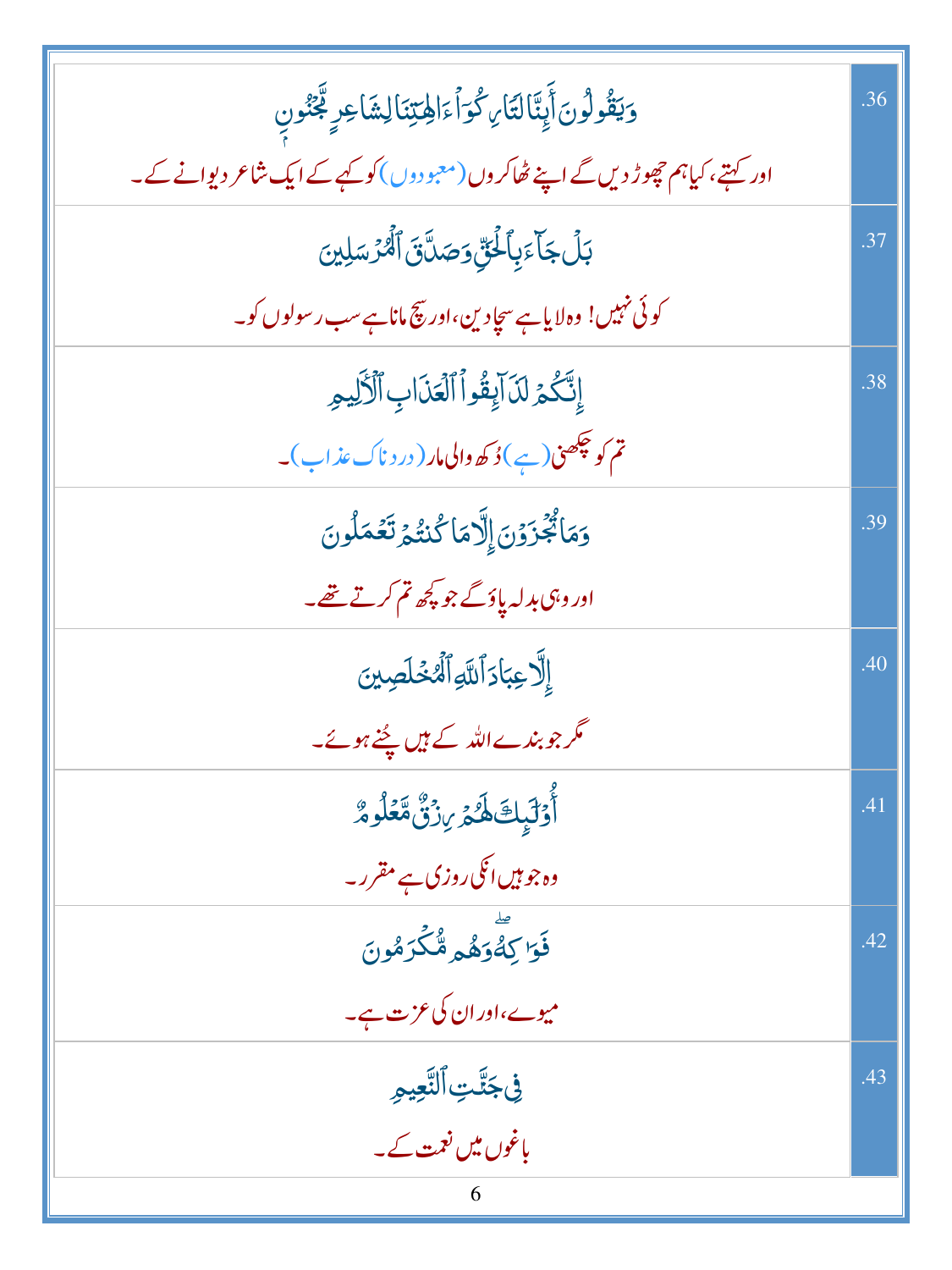| عَلَىٰ <i>شُرُّ بِ مُّتَقَبِلِينَ</i>                                              |     |
|------------------------------------------------------------------------------------|-----|
| تختوں( بیٹھے مندوں) پرایک دوسرے کے سامنے۔                                          |     |
| ؽڟؘاٮٛ۠ٵؘؽٙۑ۪ۄۑؚػٲؘڛٟ؋ؚڹۥ۠ٙۼڛ                                                      | .45 |
| لوگ لئے پھرتے ہیں ان کے پاس پیالے شراب نتھرے کے۔                                   |     |
| <b>بَيۡضَآءَلَ</b> ٱوَٰلِلۡشَّرِبِينَ                                              | .46 |
| سفید رنگ مز ہ دیتے پینے والوں کو۔                                                  |     |
| لَافِيهَا غَوْلُ وَلَاهُمْ عَنْهَا يُنزَفُونَ                                      | .47 |
| نہ اس میں سرپھر تا( <sub>ٹھم</sub> ار) ہے،اور نہ وہ اس سے بہ <del>یک</del> تے ہیں۔ |     |
| وَعِندَهُمْ قَصِرَاتُ ٱلطَّرُفِ عِينٌ                                              | .48 |
| اور ان کے پاس ہیں عور تیں، نیچی نگاہ رکھتیاں بڑی آنکھوں والیاں۔                    |     |
| ؘػٲٮ۠ <sub>ٵ</sub> ۠ <i>؋</i> ڹؖٞۥڹؽؚۻ <i>ؽ۠</i> ۿۜػۘٮؙ۬ٶڽ۠                        | .49 |
| گویادہ انڈے ہیں چھپے د حرے (رکھے)۔                                                 |     |
| فَأَقْبَلَ بَعُضُهُمْ عَلَىٰ بَعُضٍ يَتَسَآءَلُونَ                                 | .50 |
| پھر منہ کیاایک نے دوسرے کی طرف، لگے پوچھنے۔                                        |     |
| قَالَ قَآبِلٌ وِّنْهُمْ إِنِّى كَانَ لِي قَرِينٌ                                   | .51 |
| بولا،ایک بولنے والاا <b>ن میں مجھ کو تھاایک سائقی(جم نشین)۔</b>                    |     |
|                                                                                    |     |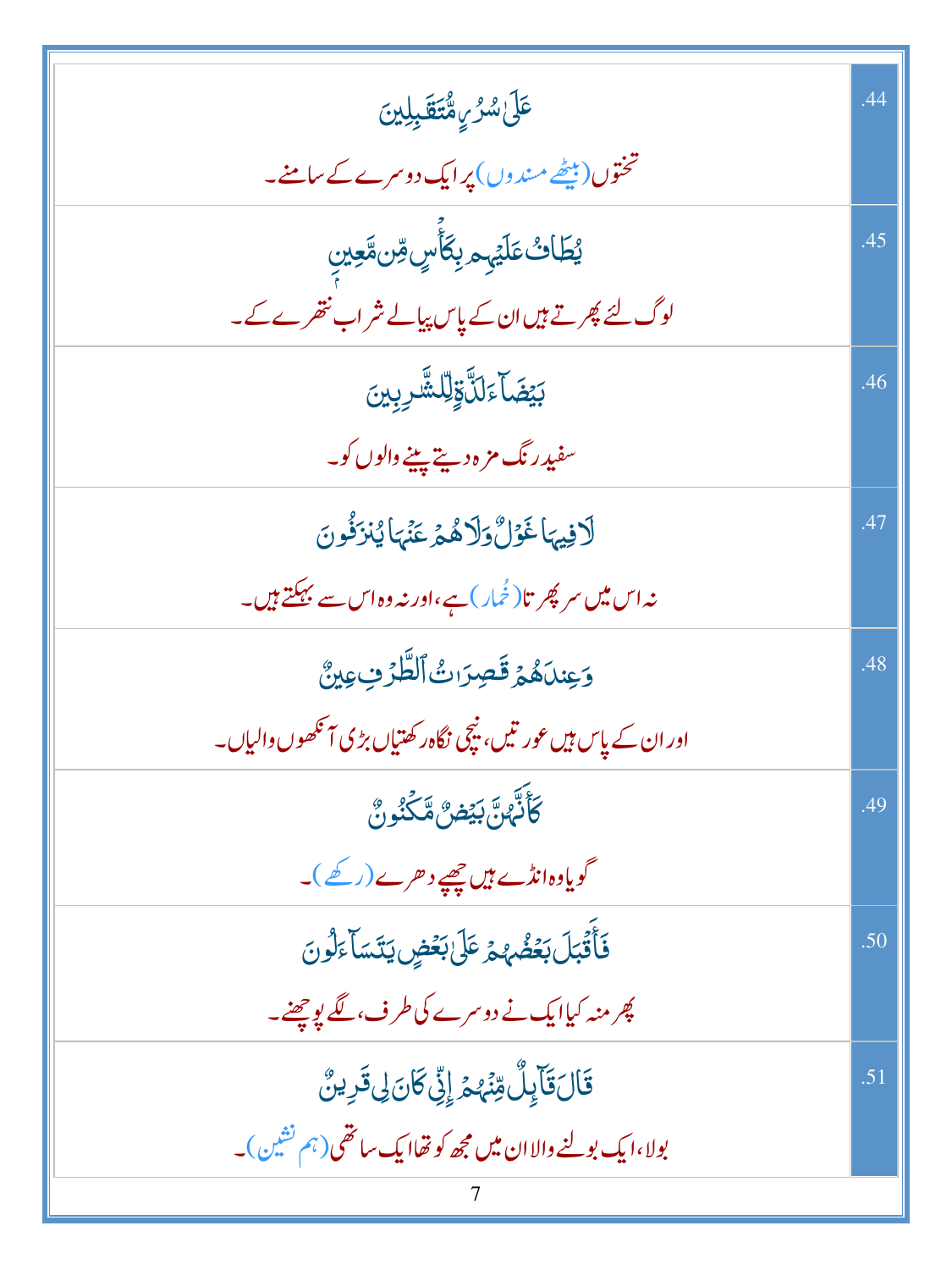| يَقُولُ أَءِنَّكَ لَمِنَ ٱلْمُصَلِّةِينَ                          | .52 |
|-------------------------------------------------------------------|-----|
| کہتا، کیاتُو(ای <sub>ک با</sub> توں پر)یقین کر تاہے؟              |     |
| أَءِذَامِثۡنَاوَكُنَّاتُرَابَاوَعِظَمَّاأَءِنَّالَمَٰٓلِيُنُونَ   | .53 |
| کیاجب (ہم) مر گئے اور ہو گئے مٹی اور ہڈیاں، کیاہم کو بدلہ ملناہے؟ |     |
| قَالَهَلُأَنتُمِ مُّطَّلِعُونَ                                    | .54 |
| کہنے لگا، بھلاتم حجھانک کر دیکھوگے (خمر ہے وہ کہاں ہے )۔          |     |
| فَأَطَّلَعَ فَرَءَاءُ فِى سَوَ آءِ ٱلْجَحِيمِ                     | .55 |
| پھر جھانکاتواس کو دیکھا بیچوں پیچ دوزخ کے۔                        |     |
| قَالَ تَأَللَّهِ إِن كِدتَّ لَتَرْدِينِ                           | .56 |
| بولاقتىم الله كى! تُوتولگا تھا كہ مجھ كوگڑھے ( ہلاكت ) ميں ڈالے۔  |     |
| وَلَوَلَا نِعُمَةُ بَيِّ لَكُنتُ مِنَ ٱلْمُحْضَرِينَ              | .57 |
| ادراگر نہ ہو تامیر ےرب کافضل تو میں بھی ہو تاان میں،جو پکڑے آئے۔  |     |
| أَفَمَانَكُنُ بِمَيِّتِينَ                                        | .58 |
| کیا(پہ داقع نہیں کہ)اب ہم کو نہیں مرنا؟                           |     |
| إِلَّا مَوْتَتَنَا ٱلْأُولَىٰوَمَا نَحُنْ بِمُعَلَّبِينَ          | .59 |
| مگر (سوائے)جو پہلی بار مر (ہم) چکے،اور ہم کو تکلیف نہیں پہنچی۔    |     |
|                                                                   |     |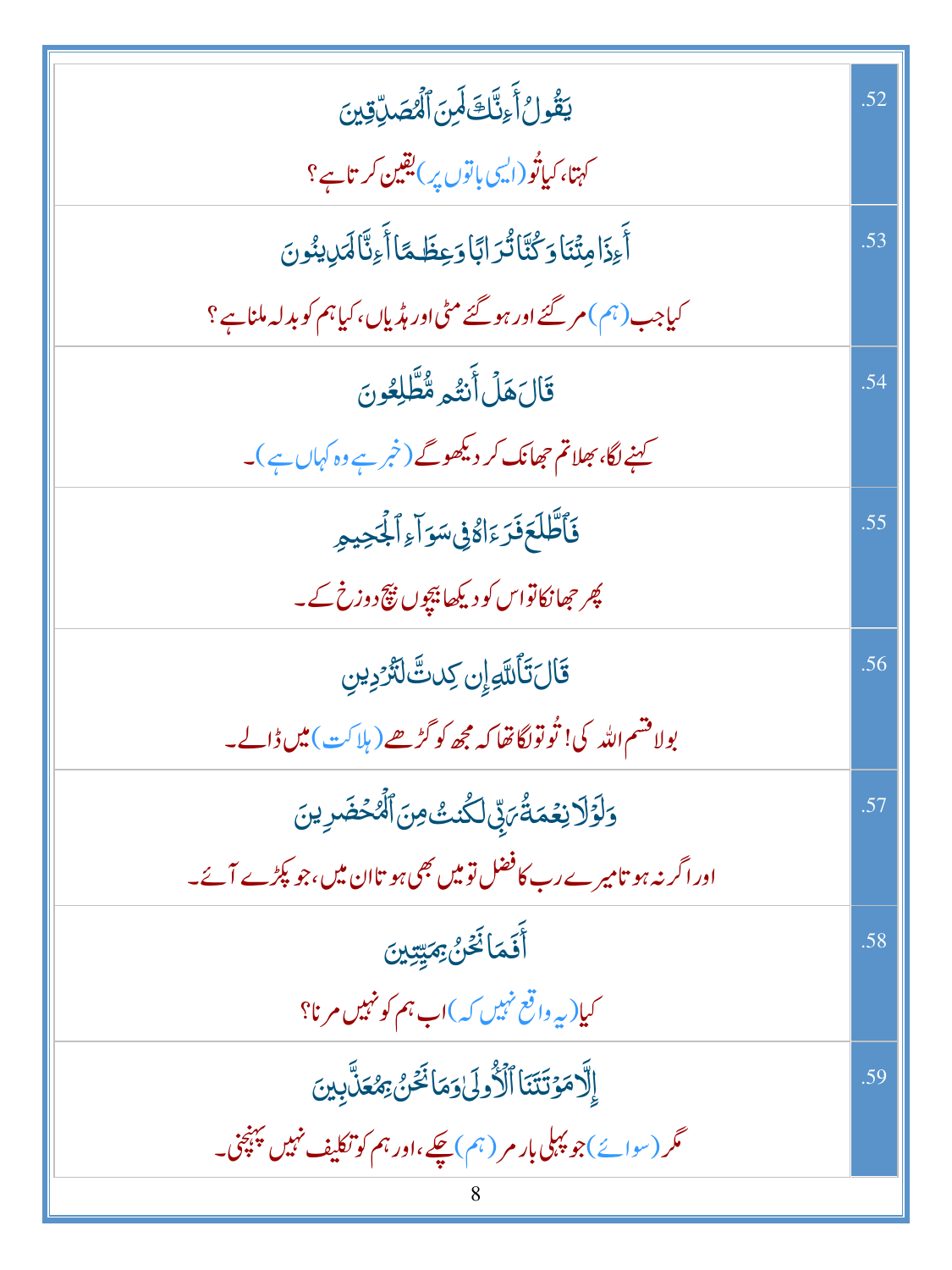| إِنَّ هَذَا لَهُوَ ٱلْفَوْرُ ٱلْعَظِيمُ                                      | .60 |
|------------------------------------------------------------------------------|-----|
| بیٹک یہی ہے بڑی مراد ملنی۔                                                   |     |
| لِمِثْلِ هَذَافَلَيَعُمَلِ ٱلْعَمِلُونَ                                      | .61 |
| ایسی چیز وں (کامیابی) کے واسطے، چاہئیے محنت (عمل) کریں محنت (عمل کرنے) والے۔ |     |
| ٲؘۮٙٳڸڮٙڿٙؽؚڒ۠ڐ۠ۯ۠ڵٲٲٙۿۺؘڿڗۊ۠ٲڶڗٙۜڐ۠ۅۄؚ                                      | .62 |
| <sup>س</sup> جلاپہ بہتر ہے مہمانی یادر خت سیہنڈ (زَقَوْم) کا۔                |     |
| إِنَّا جَعَلْنَهَا فِتُنَةَّ لِّلظَّلِمِينَ                                  | .63 |
| ہم نے اس کور کھاہے خراب ( آزمائش ) کرناظالموں کا۔                            |     |
| ٳ۪ڣؓۜٙٲۺؘؘٙٙٙڿؘۯۏۨ۠ٛػؘۘڂٛۯڿ؋ۣٲؘڞٙڸٱڶؙ۪ٙڮڝؚۄؚ                                 | .64 |
| وہ ایک درخت ہے کہ نکلتاہے دوزخ کی جڑمیں (تہرے)۔                              |     |
| طَلَعُهَا كَأَنَّهُ رُءُوسُ ٱلشَّيَطِينِ                                     | .65 |
| اس کاشگوفہ جیسے سر شیطانوں کے۔                                               |     |
| فَإِنَّهُمُ لَأَكْلُونَ هِنْهَافَمَالِونَ هِنْهَا ٱلْبُطُونَ                 | .66 |
| سووہ کھائیں گے اس میں سے، پھر بھریں گے اس سے پہیٹ۔                           |     |
| ثُمَّ إِنَّ لَهُمْ عَلَيْهَالشَّوْبَاقِنْ حَمِيمِ                            | .67 |
| پھران کواس کے اوپر ملونی (آمیزش) جلتے پانی کی۔                               |     |
|                                                                              |     |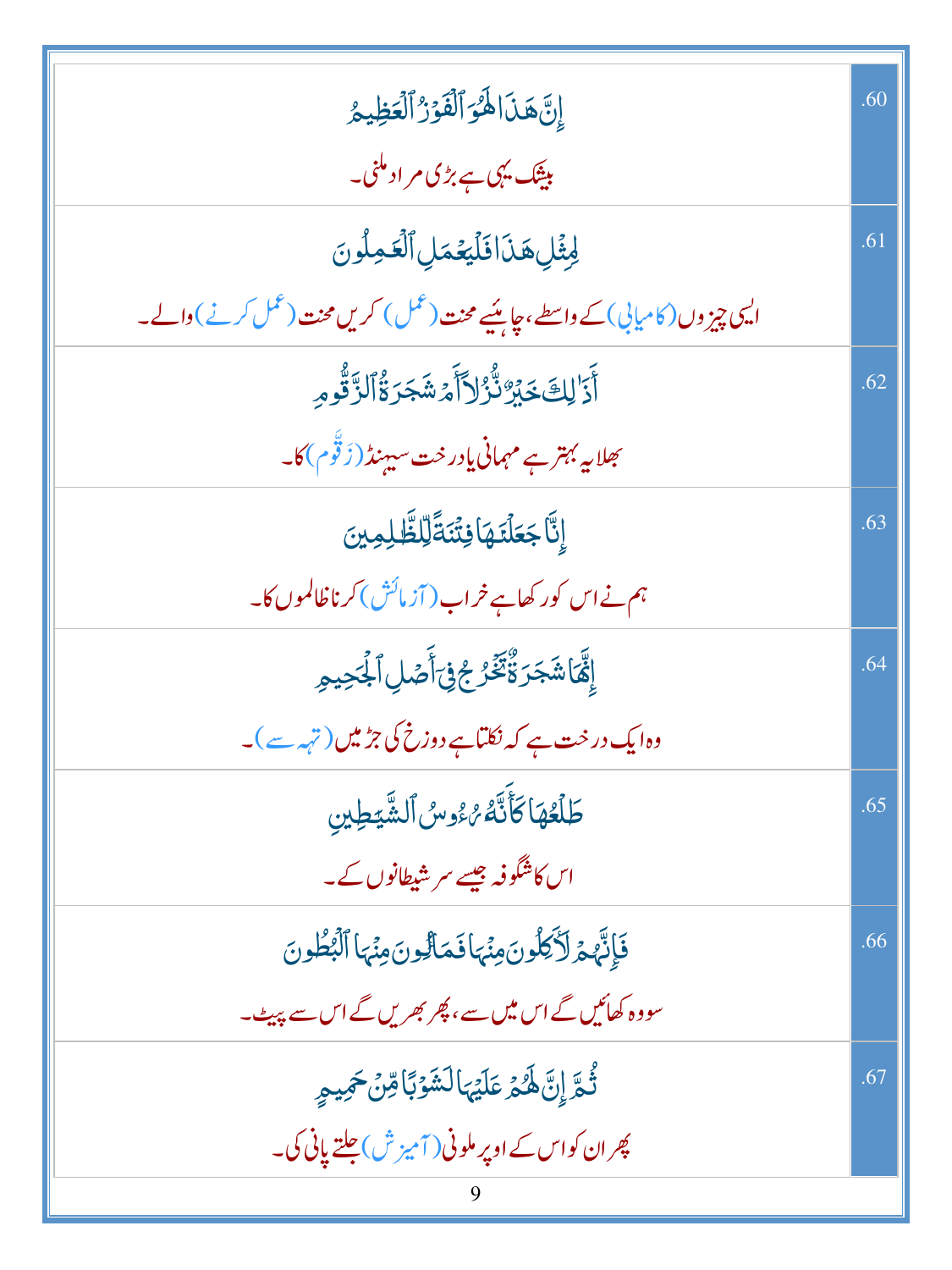| ڐؙٛۿٙٳؚڸ <i>ؾٞۜڡؘۯ۫ڿؚۼۿ۠</i> ۿڶٳڶٙڸٲۼؙؖڿؠۄؚ                   | .68 |
|---------------------------------------------------------------|-----|
| پھر ان کولے جانا آگ کے ڈھیر ( <sup>جہنم</sup> ) میں۔          |     |
| إِنَّهُمْ أَلْفَوْأَءَابَأَءَهُمَّ ضَالِّينَ                  | .69 |
| انہوں نے پائےاپنے باپ دادے بہکے ہوئے۔                         |     |
| فَهُمْ عَلَىٰٓءَاللَّٰٓدِهِمۡ يُّهۡرَعُونَ                    | .70 |
| سووہ انہی کے <b>قد</b> موں پر دوڑتے ہیں۔                      |     |
| وَلَقَدْضَلَّ قَبَٰلَهُمۡ أَكۡثَرُ ٱلۡأَوَّلِينَ              | .71 |
| اور بہک چکے ہیں ان سے آگے، بہت لوگ پہلے۔                      |     |
| وَلَقَلۡ أَمۡسَلۡنَافِیہِ هُنَّلِ ِیِنَ                       | .72 |
| اور ہم نے بھیجے ہیں ان میں ڈرسنانے والے۔                      |     |
| فَأَنظُرُ كَيْفَ كَانَ عَقِبَةُ ٱلْمُنذَرِينَ                 | .73 |
| اب دیکھ! کیساہوا آخر ڈرائے ہوؤں کا۔                           |     |
| إلَّا عِبَادَ ٱللَّهِ ٱلْمُخْلَصِينَ                          | .74 |
| گر جو بندےاللہ کے ہیں پجنے۔                                   |     |
| وَلَقَلْنَاكِنَانُوحٌفَلَنِعُمَ ٱلْمُجِيْدِنَ                 | .75 |
| اور ہم کو ایکاراتھانوح نے،سو کیاخوب پہنچنے والے ہیں ایکار پر۔ |     |
| 10                                                            |     |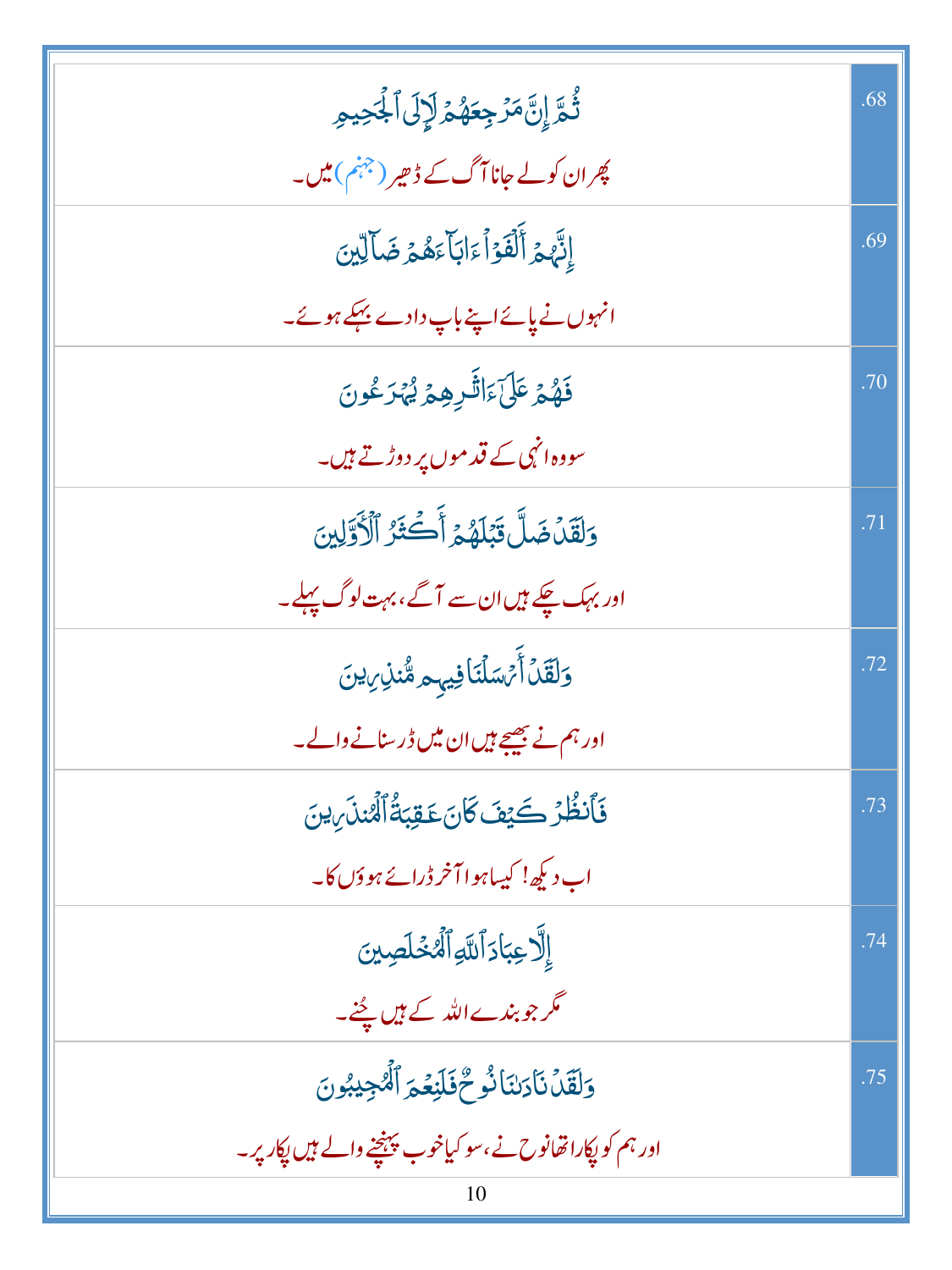| وَبَجَّيْنَهُوَأَهَلَهُ مِنَ ٱلْكَرْبِ ٱلْعَظِيمِ              | .76 |
|----------------------------------------------------------------|-----|
| اور بجاد پااس کواور اسکے گھر کو،اس بڑی گھبر اہٹ سے۔            |     |
| وَجَعَلْنَاذُرِّيَّتَهُ هُمُّ ٱلْبَاقِينَ                      | .77 |
| اور رکھی اس کی اولا د وہی رہ جانے والی۔                        |     |
| دَتَرَ كُنَاعَلَيْهِ فِى ٱلْأَخِرِينَ                          | .78 |
| اور باقی رکھااس پر (کے لئے) پچپلی خلق (نسلوں) میں۔             |     |
| سَلَمُّ عَلَىٰ ثُوحٍ فِى ٱلۡعَلَمِینَ                          | .79 |
| کہ سلام ہے نوح پر سارے جہان والوں میں۔                         |     |
| إِنَّا كَذَا لِكَ نَجُزِى ٱلْمُكْسِنِينَ                       | .80 |
| ہم یوں بدلہ دیتے ہیں نیکی والوں کو۔                            |     |
| إِنَّهُ مِنۡ عِبَادِنَا ٱلۡوَٰٓ مِنِينَ                        | .81 |
| وہ ہے ہمارے بند وں ایماند ار میں۔                              |     |
| ثُمَّ أَغْرَقْنَا ٱلْأَخَرِينَ                                 | .82 |
| پھر ڈبویاہم نے دوسر وں کو۔                                     |     |
| <b>ۯٳؚڷۣۜٙ؈ۺ۫ؠۘؗۘۘؾ</b> ؾؚۜڢ <sup>ۣ</sup> ڶٳ <i>ڋۮ</i> ڗۿٟۑؗؗ؏ | .83 |
| اور اسی کی راہ والوں میں ہے ابر ا <sup>ہ</sup> یم۔             |     |
| 11                                                             |     |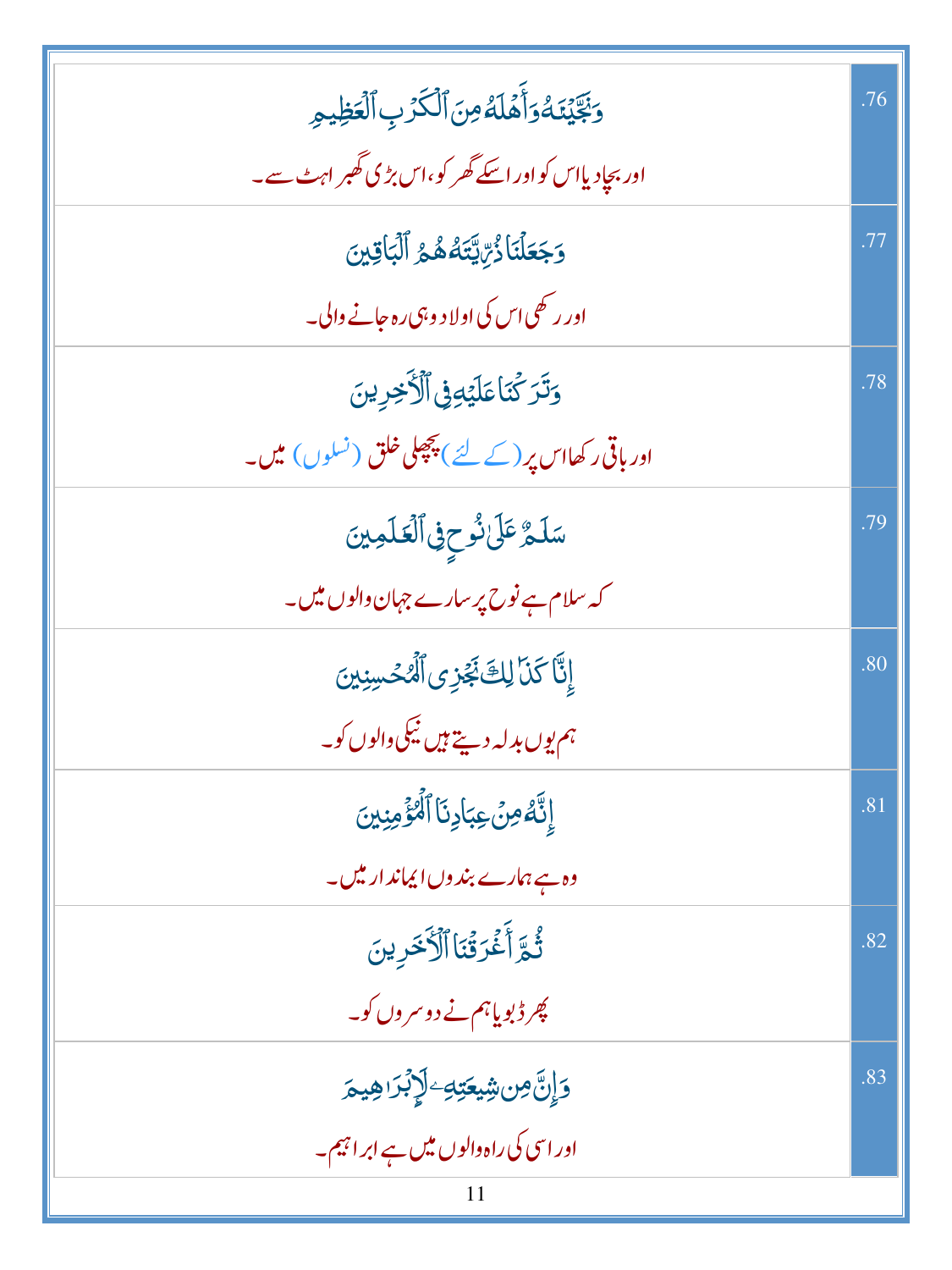| ٳؚۣۮ۬ڿؘۜٲۦۧ؆ڹؓڡ۠ڹؚڡؘۧڶٙٮؚؚؗڛڶؚؠۄؚ                           | .84 |
|-------------------------------------------------------------|-----|
| جب آیااپنے رب پاس، لے کر دل نروگا(پے روگ)۔                  |     |
| ٳؚۯ۬ۊؘٵڶڒػؚۑؚۑۅۊۊؘٶڥٷۿٵۮؘٳڷۼؘؠ۠ڷۅڹ                          | .85 |
| جب کہااپنے باپ کو،اور اس کی قوم کو تم کیایو جتے ہو؟         |     |
| أَبِفَكَّاءَالِهَةَّدُونَ أَللَّهِ ثُرِيدُونَ               | .86 |
| کیوں جھوٹ (خود) بنائے حاکموں کواللہ کے سواجاہتے ہو؟         |     |
| فَمَاظَنُّكُمْ بِرَبِّ ٱلۡعَلَمِينَ                         | .87 |
| پھر کیا خیال (گمان) کیاہے تم نے جہان کے صاحب کو؟            |     |
| فَنَظَرَ نَظْرَةًفِي ٱلنُّجُومِ                             | .88 |
| پھر نگاہ کی ایک بار تاروں میں۔                              |     |
| فَقَالَ إِنَّى سَقِيمٌ                                      | .89 |
| <i>پھر کہاییں بیمار ہوں۔</i>                                |     |
| فَتَوَلَّوۡاۡعَنۡهُمُّاۡبِرِينَ                             | .90 |
| پھرالٹے (واپس) گئے اس سے پیٹھ دے (اُلٹے پاؤں اسکو چھوڑ) کر۔ |     |
| فَرَاغَ إِلَىٰٓءَالِهِتِهِمۡ فَقَالَ أَلَاتَأَكُلُونَ       | .91 |
| پھر جاگھساان کے بتوں میں، پھر بولا، تم کیوں نہیں کھاتے۔     |     |
| 12                                                          |     |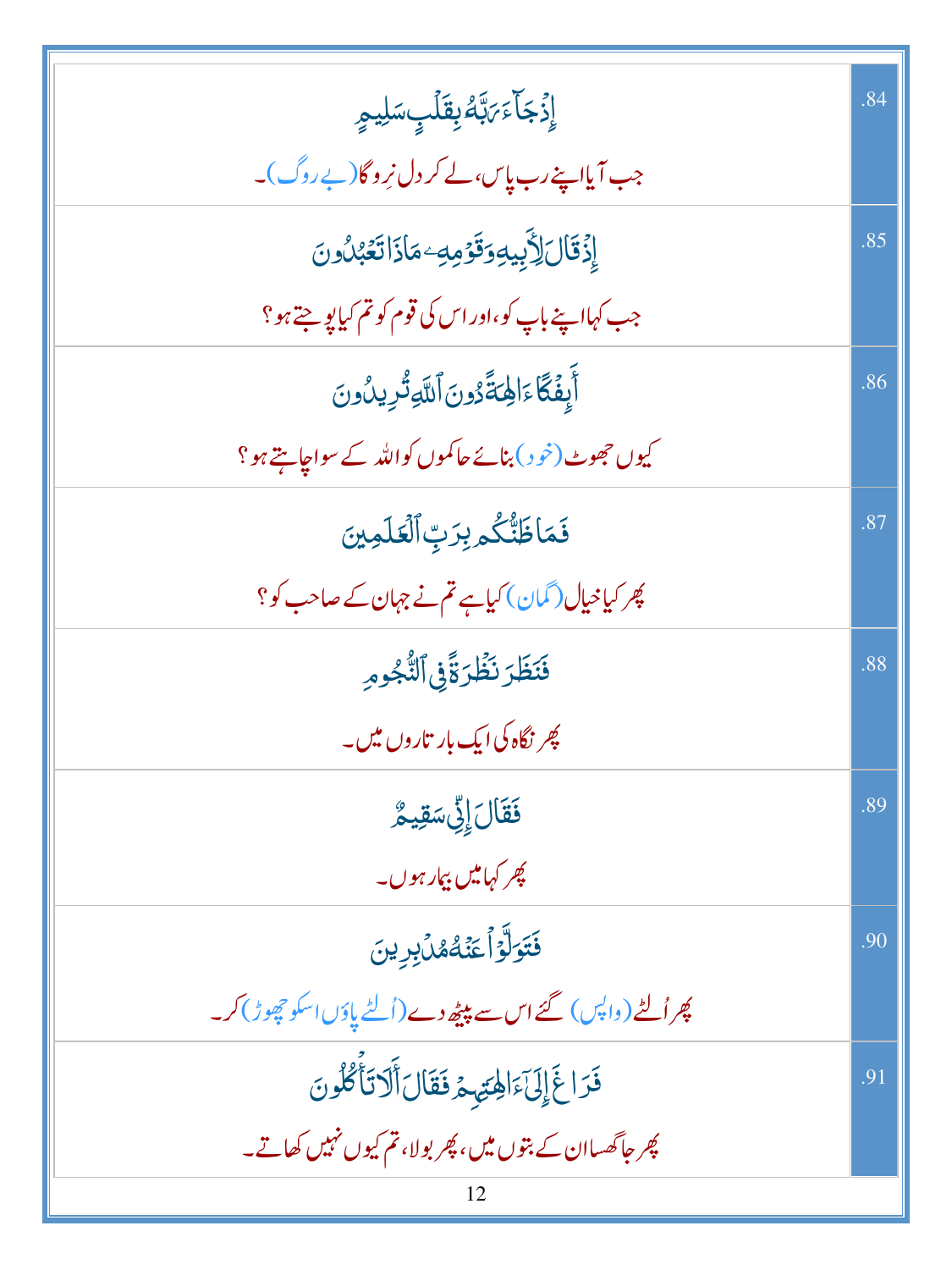| مَالكُمُ <sup>1</sup> لاتَنطِقُونَ                            | .92 |
|---------------------------------------------------------------|-----|
| تم کو کیا(ہوا)ہے کہ نہیں بولتے۔                               |     |
| فَرَاغَ عَلَيْهِمْ ضَرَبَٰٓابِٱلۡيَمِينِ                      | .93 |
| پھر گھسااُن پر مار تاداہنے ہاتھ سے۔                           |     |
| فَأَقَبَلُوٓاً إِلَيۡهِ يَزِفُّونَ                            | .94 |
| <u>کپرلوگ آئےاس پر دوڑ کر گھبر اتے۔</u>                       |     |
| قَالَ أَتَعُبُلُونَ مَاتَنَجِتُونَ                            | .95 |
| بولا، کيوں يوجتے ہوجو آپ تراشتے ہو؟                           |     |
| وَٱللَّهُ خَلَقَكُمۡ وَمَاتَعۡمَلُونَ                         | .96 |
| اور الله نے بنایاتم کو،اور جو تم بناتے ہو۔                    |     |
| قَالُواْ ٱبۡنُواۡلَهُ بُنۡيَنَاۚ فَأَلۡقُوهُ فِى ٱلۡجَٰحِيمِ  | .97 |
| بولے چُنواس کے واسطے ایک چنائی، پھر ڈالواس کو آگ کے ڈھیر میں۔ |     |
| فَأَىَادُواْبِهِ كَيْدًافَجَعَلْنَهُمُ ٱلْأَسْفَلِينَ         | .98 |
| پھر چاہنے لگے اس پر بُرادادَ، پھر ہم نے ڈالاانہی کو پنچے۔     |     |
| <u>و</u> َقَالَ إِنِّىٰذَاهِبَّ إِلَىٰٰٓ مَ تِّى سَيَہْدِينِ  | .99 |
| اور بولا میں جاتاہوں اپنے رب کی طرف،وہ مجھ کوراہ دے گا۔       |     |
|                                                               |     |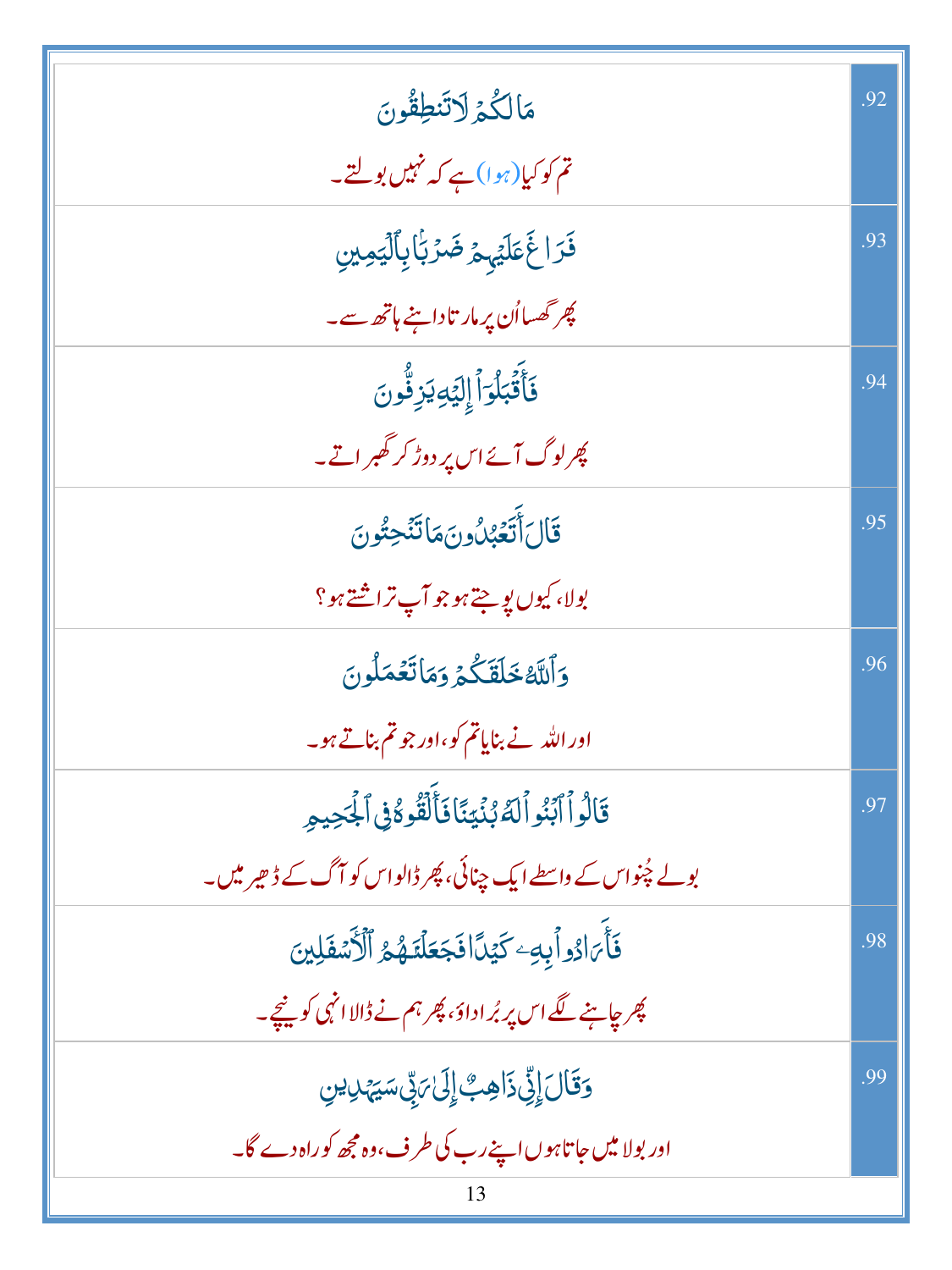| <i>؆</i> ٻِّ <i>هَٻُ لِي مِنَ ٱلصَّـٰلِحِينَ</i>                                                                 | .100 |
|------------------------------------------------------------------------------------------------------------------|------|
| اے رب! بخش مجھ کو کوئی نیک بیٹا۔                                                                                 |      |
| <b>فَبَشَّرۡتَـُبُولَـٰهِ حَلِيمِ</b>                                                                            | .101 |
| پھر خوشنجری دی ہم نے اس کوایک لڑکے گی، جو ہو گا تخل والا۔                                                        |      |
| فَلَمَّا بَلَغَمَعَهُ ٱلسَّعۡىَ قَالَ يَبۡنَىٰٓ إِنِّيَ أَيۡنَ لِٱلۡنَامِ أَنِّيۡ أَيۡنَٰٓ فَٱنظُرۡ مَاذَاتَرَىٰ | .102 |
| پھر جب پہنچااسکے ساتھ دوڑنے ( کی عمر ) کو، کہااے بیٹے! میں دیکھتاہوں خواب میں کہ                                 |      |
| تجھ کو ذبح کر تاہوں، پھر دیکھ(سوچ)اتو،تُو کیادیکھتا(خیال رکھتا)ہے؟                                               |      |
| قَالَ يَأْبَتِ ٱفۡعَلۡ مَاتُؤۡمَرۡ                                                                               |      |
| بولااے باپ! کر ڈال جو تجھ کو حکم ہو تاہے۔                                                                        |      |
| سَتَجِلُنِّ إِن شَأَءَ ٱللَّهُ مِنَ ٱلصَّـٰبِرِينَ                                                               |      |
| تُومجھ کوپائے گااگراللہ نے چاہا،سہارنے (ص <sub>بر</sub> کرنے)والا۔                                               |      |
| فَلَمَّآ أَشَلَمَاوَتَلَّهُ لِلۡجَبِينِ                                                                          | .103 |
| پھر جب دونوں نے حکم مانااور پچپاڑا(لٹایا) اس کوماتھے کے بل۔                                                      |      |
| <b>وَنَكَيِّنَكُ أَن يَبَائِزَا هِيمُ</b>                                                                        | .104 |
| اور ہم نے اس کو پکارایوں کے اے ابر اہیم!                                                                         |      |
|                                                                                                                  |      |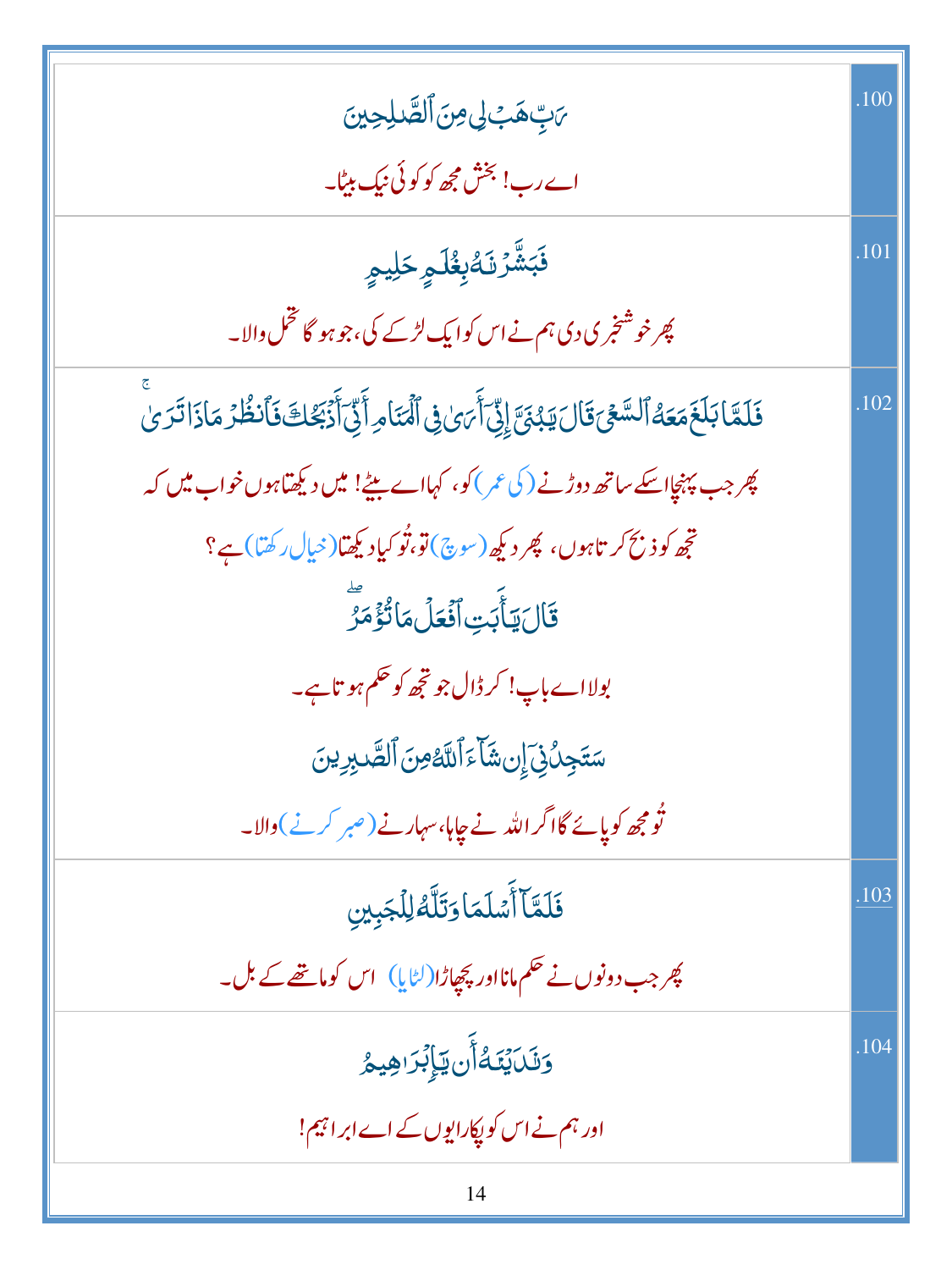| قَلۡصَلَّاقُتَ ٱلرُّءۡيَا                      | .105 |
|------------------------------------------------|------|
| نُونے پچ <i>کر</i> د کھایاخواب،                |      |
| إِنَّا كَنَا لِكَ نَجْزِى ٱلْمُحْسِنِينَ       |      |
| ہم یوں دیتے ہیں بدلہ نیکی کرنے والوں کو۔       |      |
| إِنَّ هَذَا لَهُوَ ٱلْبَلَؤُاْ ٱلْمُبِينُ      | .106 |
| بیٹک یہی ہے صر پیج جانچنا( کھلی آزمائش )۔      |      |
| <mark>وَفَلَايُنَ</mark> صُّبِوْبِبِمِعَظِيمٍ  | .107 |
| اور اس کابدلہ دیا، ہم نے ایک جانور ذبح کو بڑا۔ |      |
| دَتَرَ كُنَاعَلَيْهِ فِى ٱلْأَخِرِينَ          | .108 |
| اور باقی رکھاہم نے اس پر پچھلی خلق میں۔        |      |
| سَلَمُّ عَلَىٰٓإِبُرَاهِيمَ                    | .109 |
| کہ سلام ہے ابراہیم پر۔                         |      |
| كَذَا لِكَ نَجَزِى ٱلْمُحْسِنِينَ              | .110 |
| ہم یوں دیتے ہیں بدلہ نیکی کرنے والوں کو۔       |      |
| إِنَّهُ مِنْ عِبَادِنَا ٱلْمُؤْمِنِينَ         | .111 |
| وہ ہے ہمارے بند وں ایماند ار میں۔              |      |
| 15                                             |      |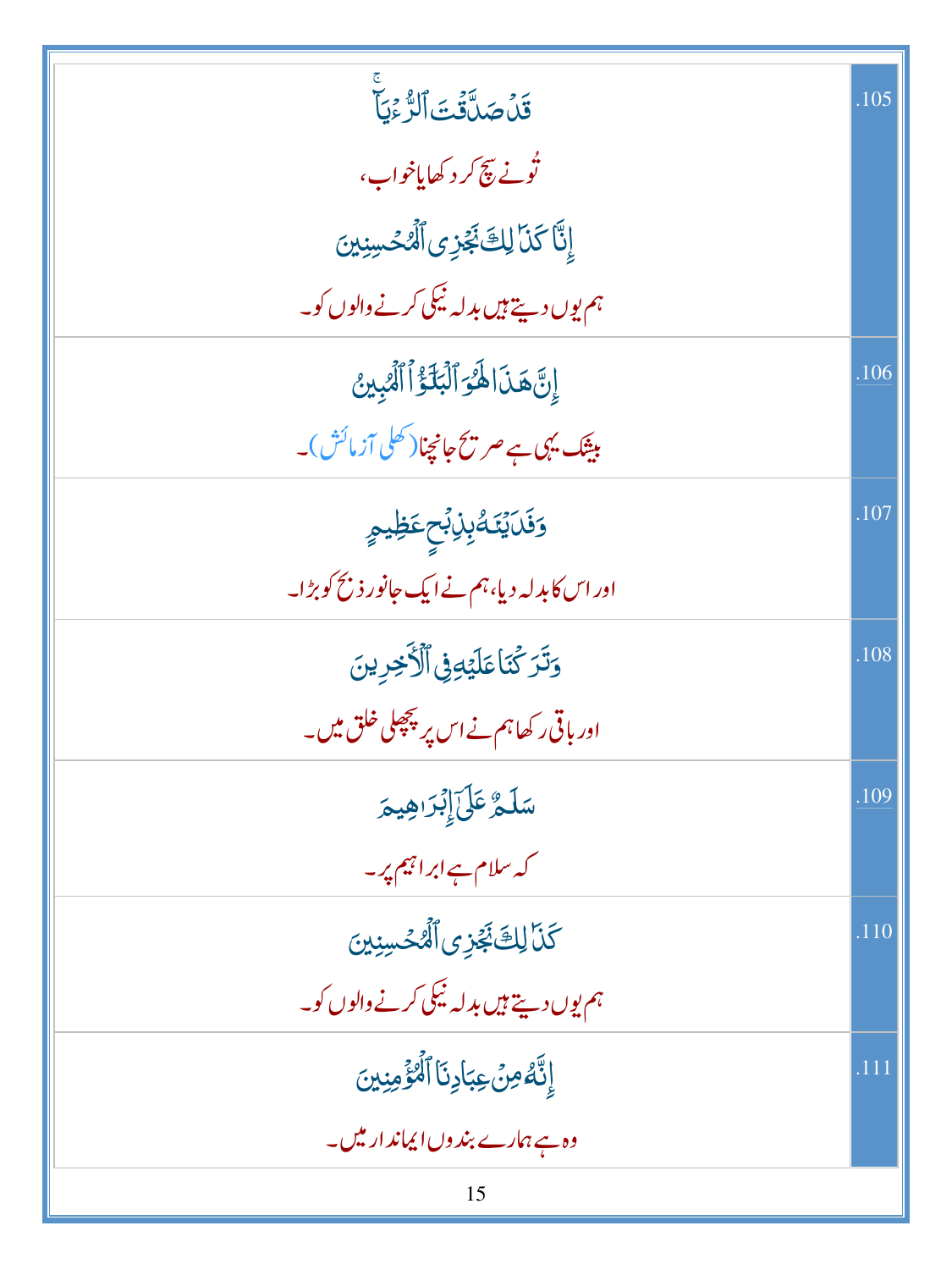| <u>ۅؘ</u> ڹۺ۠ؖۯٮ <i>ٙۮ۠ۑ</i> ٳؚ <i>ۺڂ</i> ؾؘٮ۬ڹؚؾٵٙڡؚۨڹٲڶڝۜ۠ڶؚڂۣؾ           | .112 |
|-----------------------------------------------------------------------------|------|
| اور خوشنجری دی ہم نے اسکو اسحٰق کی، جو نبی ہو گانیک بختوں میں۔              |      |
| <u>وَبَّدَ كُنَاعَلَيۡ</u> ۡوَعَلَىٰۤۚٳؚ <i>شَحَ</i> قَ                     | .113 |
| اور بر کت دی ہم نے اس پر اور اس <mark>حٰق</mark> پر۔                        |      |
| <u>و</u> َمِن ذُرِّيَّتِهِمَا ثُمُّسِنٌ وَظَالِمٌ لِنَّفۡسِهِۦ مُبِينٌ      |      |
| اور دونوں کی اولا دییں نیکی دالے ہیں اور بد کار بھی ہیں اپنے حق میں صر پیج۔ |      |
| وَلَقَلْ مَنَثَّا عَلَىٰ مُوسَىٰ وَهَـرُونَ                                 | .114 |
| اور ہم نے احسان کیاموسیٰ اور ہارون پر۔                                      |      |
| وَبَجَّيۡنَـٰهُمَاوَقَوۡمَهُمَامِنَ ٱلۡكَرۡبِ ٱلۡعَظِيمِ                    | .115 |
| اور بجاٍد یاان کواور انکی قوم کواس بڑی گھبر اہٹ سے۔                         |      |
| وَنَصَرُنَهُمُ فَكَانُواْهُمُ ٱلْغَلِبِينَ                                  | .116 |
| اور ان کی مد د کی، تور ہے وہی زبر (غالب)۔                                   |      |
| وَءَاتَيْنَهُمَا ٱلْكِتَبَ ٱلْمُسْتَبِينَ                                   | .117 |
| اور دی ان کو کتاب داضح۔                                                     |      |
| وَهَلَايَٰذَهُمَا ٱلصِّرَاطَ ٱلْهُسْتَقِيمَ                                 | .118 |
| اور سُحِھائی ان کوسیدھی راہ۔                                                |      |
| 16                                                                          |      |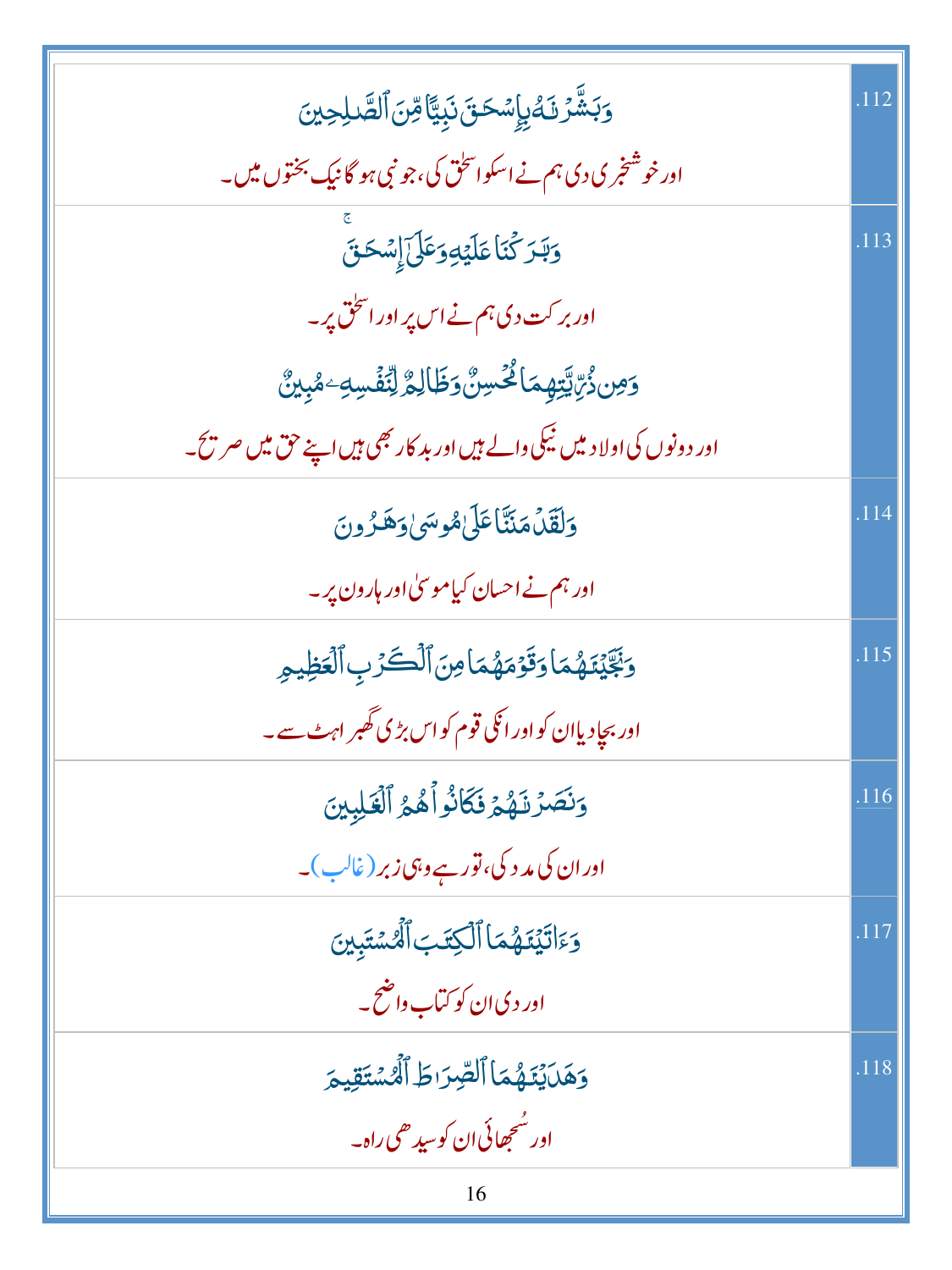| وَتَرَكَّنَاعَلَيْهِمَافِى ٱلْأَخِرِينَ                              | .119 |
|----------------------------------------------------------------------|------|
| اور باقی رکھاان پر پچھلی خلق میں۔                                    |      |
| سَلَّمُّ عَلَىٰ مُوسَىٰ وَهَزُونَ                                    | .120 |
| کہ سلام ہے موسیٰ اور ہارون پر۔                                       |      |
| إِنَّاكَنَا لِكَ نَجُزِى ٱلْمُحْسِنِينَ                              | .121 |
| ہم یوں دیتے ہیں بدلہ ٹیکی کرنے والوں کو۔                             |      |
| إِنَّهُمَامِنٌ عِبَادِنَا ٱلْمُؤْمِنِينَ                             | .122 |
| وہ دونوں ہیں ہمارے بند وں ایماند ار میں۔                             |      |
| وَإِنَّ إِلْيَاسَ لَمِنَ ٱلْمُرْسَلِينَ                              | .123 |
| اور شخ <del>تین(ب<sub>لاشبه</sub>)الیاس ہ</del> ے رسولوں <b>میں۔</b> |      |
| إِذْقَالَ لِقَوْمِهِ ۖ أَلَا تَتَّقُونَ                              | .124 |
| جب کہاا پنی قوم کو، کیاتم کو ڈرنہیں؟                                 |      |
| أَتَدْعُونَ بَعْلاً                                                  | .125 |
| کیاتم <sub>ل</sub> کار تے ہو بعل کو ؟                                |      |
| وَتَلَىُّ ونَ أَحۡسَنَ ٱلۡكَٰلِقِينَ                                 |      |
| حچ <i>ھوڑتے ہو بہتر</i> بنانے والے (احسن الخالقین) کو۔               |      |
| 17                                                                   |      |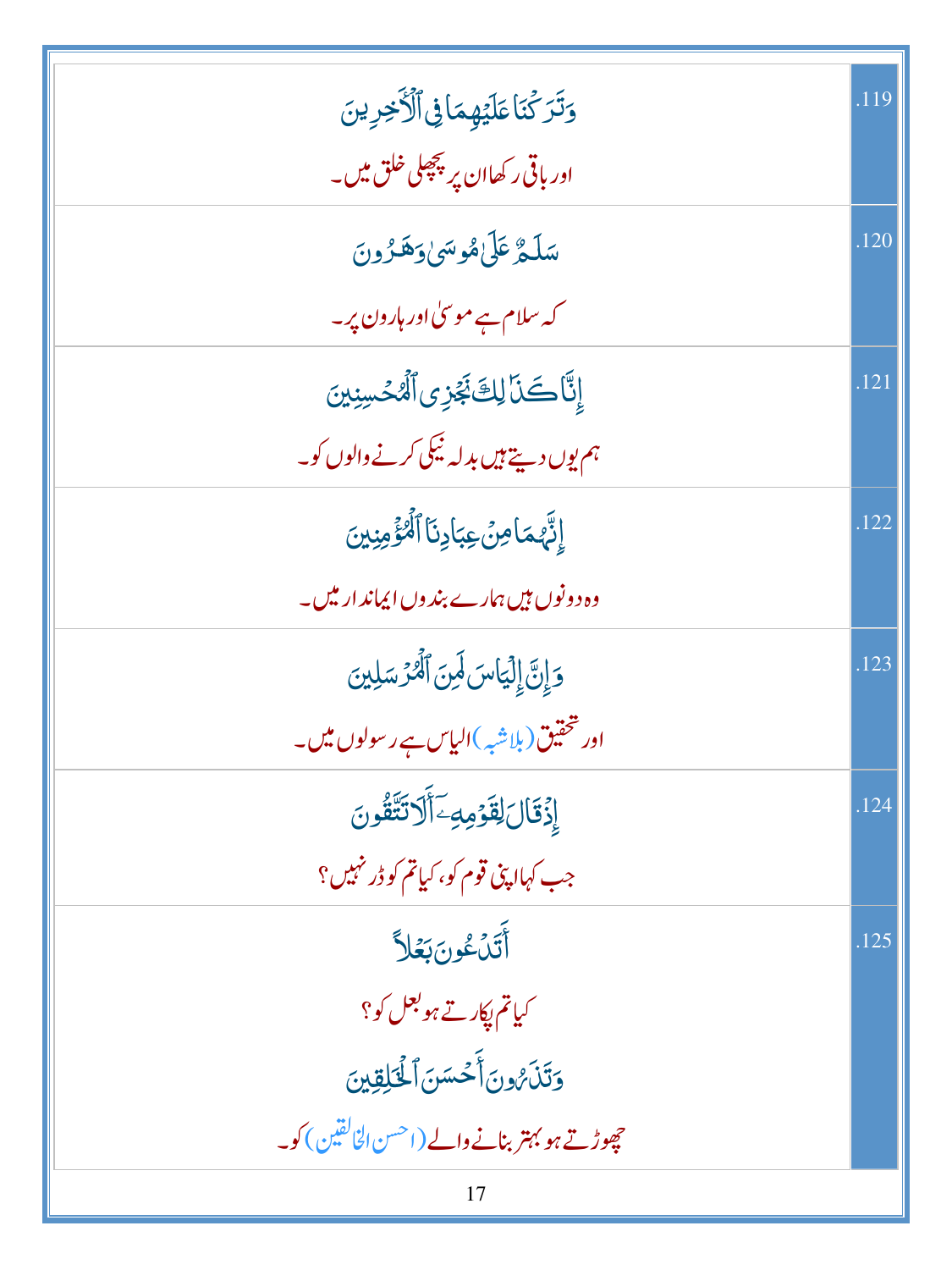| أَللَّهَ مَبَّكُمُ وَمَنَّ ءَابَأَبِكُمُ ٱلْأَوَّلِينَ | .126 |
|--------------------------------------------------------|------|
| جواللہ ہے رب تمہارااور رب تمہارے اگلے باپ دادوں کا۔    |      |
| فَكَلَّابُوهُ فَإِنَّهُمْ لَهُخْضَرُونَ                | .127 |
| پھر اس کو حہٹلا یا، سو وہ پکڑے آتے ہیں۔                |      |
| إِلَّا عِبَادَ ٱللَّهِ ٱلْمُخۡلَصِينَ                  | .128 |
| گر جو بندے ہیں اللہ کے لیجنے۔                          |      |
| وَتَرَكْنَاعَلَيْهِ فِى ٱلْأَخِرِينَ                   | .129 |
| اور باقی رکھااس پر پچچلی خلق میں۔                      |      |
| سَلَمُّ عَلَىٰٓإِلَٰٓ يَاسِينَ                         | .130 |
| کہ سلام ہے الیاس پر۔                                   |      |
| إِنَّا كَذَا لِكَ نَجُزِى ٱلْمُحْسِنِينَ               | .131 |
| ہم یوں دیتے ہیں بدلہ نیکی کرنے والوں کو۔               |      |
| إِنَّهُ مِنۡ عِبَادِنَا ٱلۡمُؤۡمِنِينَ                 | .132 |
| وہ ہے ہمارے بند وں ایماند اریکس۔                       |      |
| وَإِنَّ لُوطًا لِّينَ ٱلْمُرْسَلِينَ                   | .133 |
| اور څخ <mark>تيق (بلاشپه )لو ط ہے رسولوں میں۔</mark>   |      |
| 18                                                     |      |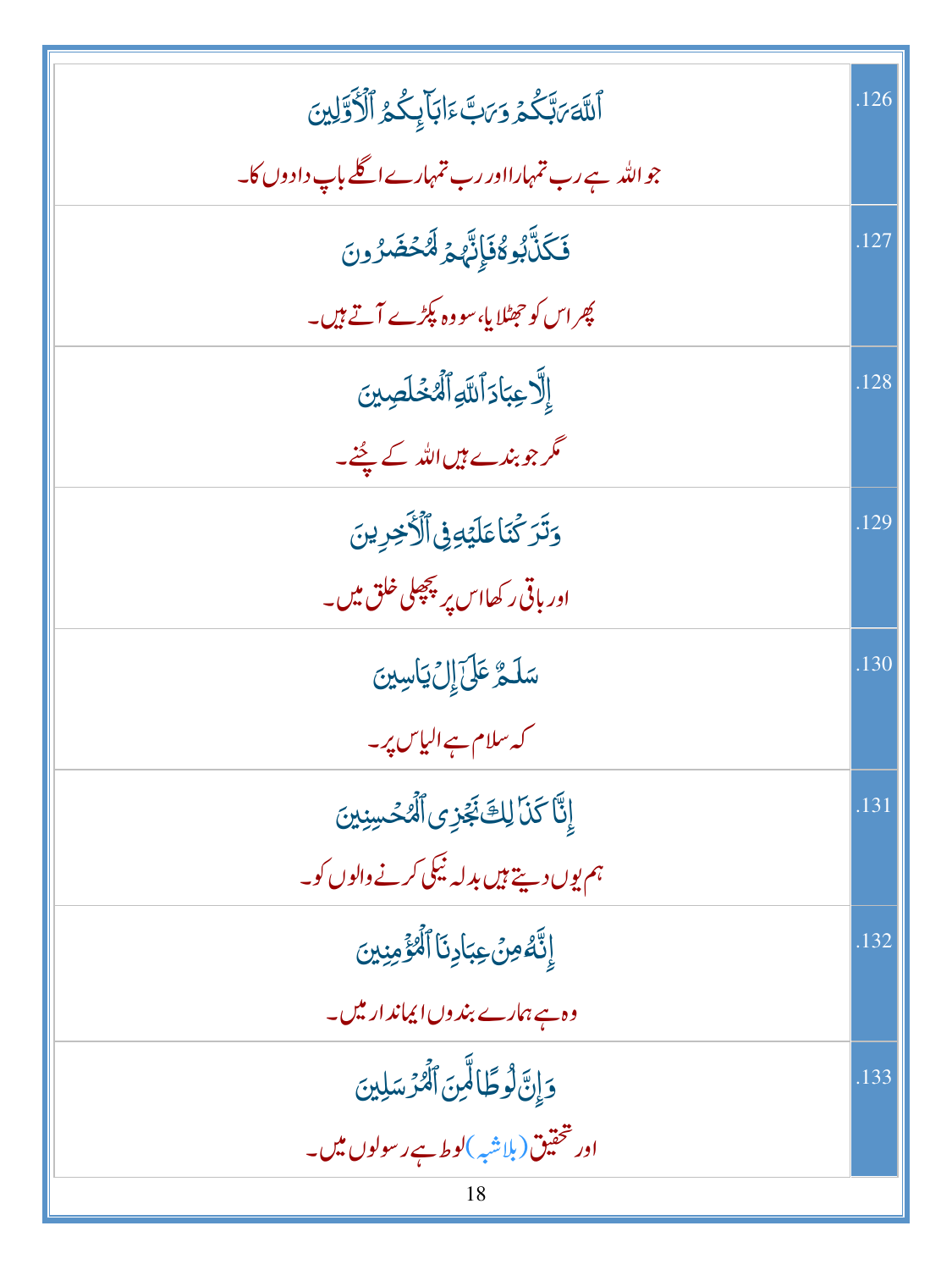| إِذَّبِّيَّتَهُوَأَهَلَهُ أَجْمَعِينَ               | .134 |
|-----------------------------------------------------|------|
| جب بجادیاہم نے اس کواور اسکے گھر والوں کو سارے۔     |      |
| إِلَّا عَجُوزًا فِي ٱلْغَيْرِينَ                    | .135 |
| مگر ایک بڑھیارہ گئی (پ <u>چھ</u> ے )رہنے والوں میں۔ |      |
| ثُمَّ رَمَّزَنَا ٱلْأَخَرِينَ                       | .136 |
| چرا کھاڑ ماراہم نے دوسر وں کو۔                      |      |
| وَإِنَّكُمۡ لَتَمُرُّونَ عَلَيۡہٖ؞ مُّصۡبِحِینَ     | .137 |
| ادر تم گزرتے ہواُن پر صبح کے وقت۔                   |      |
| وَبِٱلَّيۡلَ                                        | .138 |
| اور رات کو( <sup>بھی</sup> )۔                       |      |
| أَفَلَاتَعُقِلُونَ                                  |      |
| پُر (بھی) کیا(تم) نہیں بوجھتے (ص <u>بححۃ</u> )؟     |      |
| وَإِنَّ يُونُسَ لَمِنَ ٱلْمُرْسَلِينَ               | .139 |
| اور ت <mark>حقیق (بلاشبه)یونس ہے رسولوں میں۔</mark> |      |
| إِذَأَبَقَ إِلَى ٱلْقُلَكِ ٱلْمَشْحُونِ             | .140 |
| جب بھاگ کرپېنچااس بھر کی کشتی پر۔                   |      |
| 19                                                  |      |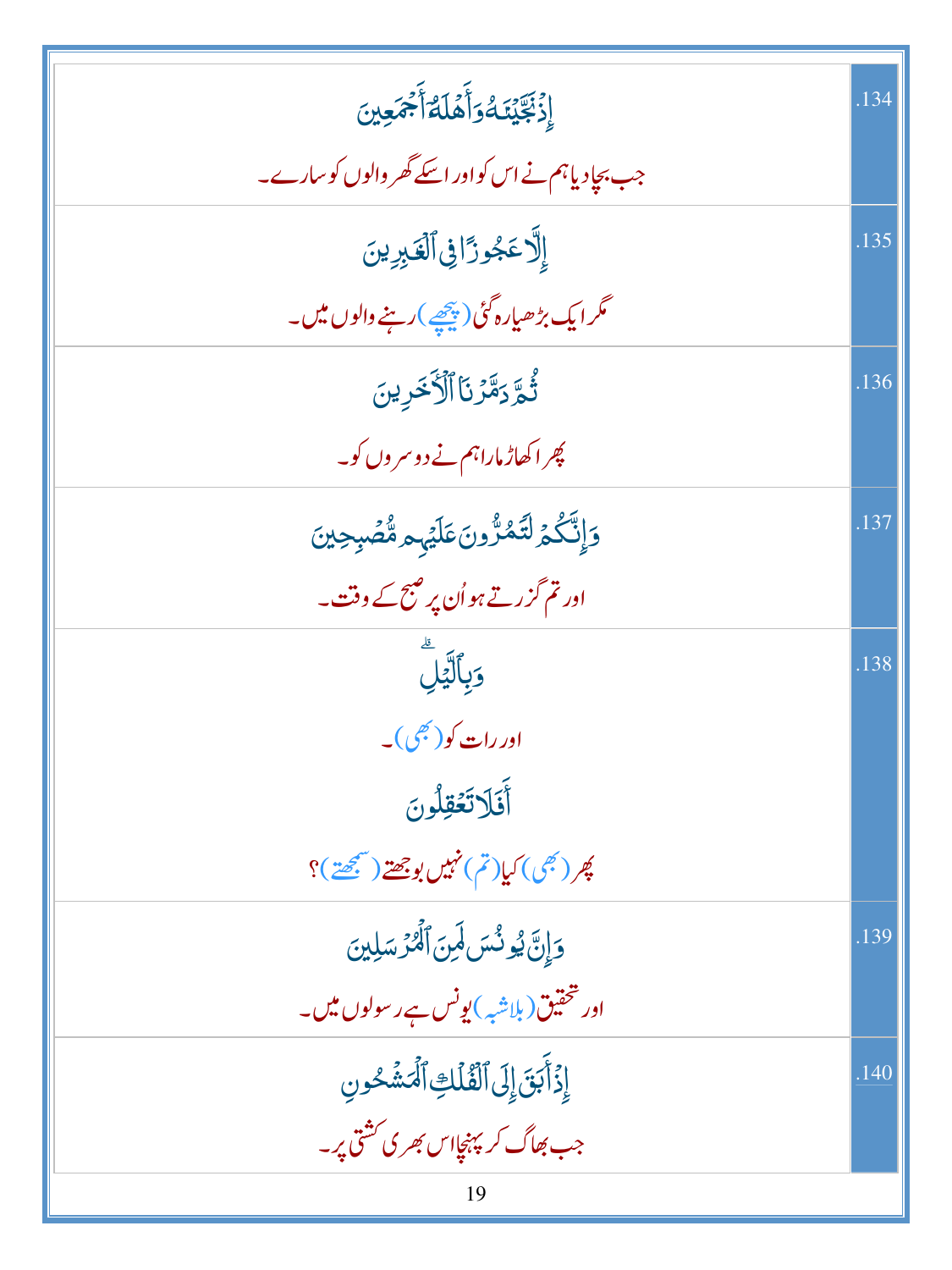| فَسَاهَمَ فَكَانَ مِنَ ٱلْمُدْحَضِينَ                                     | .141 |
|---------------------------------------------------------------------------|------|
| پھر قرعہ ڈلوایا،توہو گیاالزام کھایا(ہار گیا)۔                             |      |
| فَٱلۡتَقَمَهُٱلۡوَٰثُوَهُوَمُلِيمُّ                                       | .142 |
| پھر لقمہ کیااس کو مچھل نے،اور وہ الاہنا کھایا( ملامت زدہ) تھا۔            |      |
| فَلَوۡلَآأَنَّهُ كَانَ مِنَ ٱلۡمُسَبِّحِينَ                               | .143 |
| پھر اگر نہ ہو تا کہ وہ تھایاد کر تایاک ذات کو۔                            |      |
| للَّبِثَ فِي بَطَّنِهِ وَإِلَىٰ يَوۡمِ يُبۡعَثُونَ                        | .144 |
| تور ہتااسکے پہیٹ میں، جس دن تک مُر دے جیویں۔                              |      |
| فَنَبَنُ نَهُبِٱلۡعَرَآءِوَهُوَسَقِيمٌ                                    | .145 |
| چر ڈال دیاہم نے اس کو پٹپڑ (چٹیل)مید ان میں اور وہ بیار تھا۔              |      |
| <u>و</u> أَنۡبَٰتۡنَاۚ عَلَيۡهِ شَجَرَةًۚ مِّن يَقۡطِينِ                  | .146 |
| اوراُگایاہم نے اس پر ایک در خت بیل کا(بیلد ار)۔                           |      |
| وَأَمَّسَلَّنَـهُ إِلَىٰهِأَكَّةِأَلَّفٍأَوَّ يَزِيدُونَ                  | .147 |
| اور بھیجااس کولا کھ آدمیوں پر یازیادہ۔                                    |      |
| قَامَنُواْفَمَتَّعۡنَهُمۡ إِلَىٰحِينِ                                     | .148 |
| <u> پھروہ یقین لا ئے، پھر ہم نے ان کوبر سنے ( فائدہ ) دیاایک وقت تک ۔</u> |      |
| 20                                                                        |      |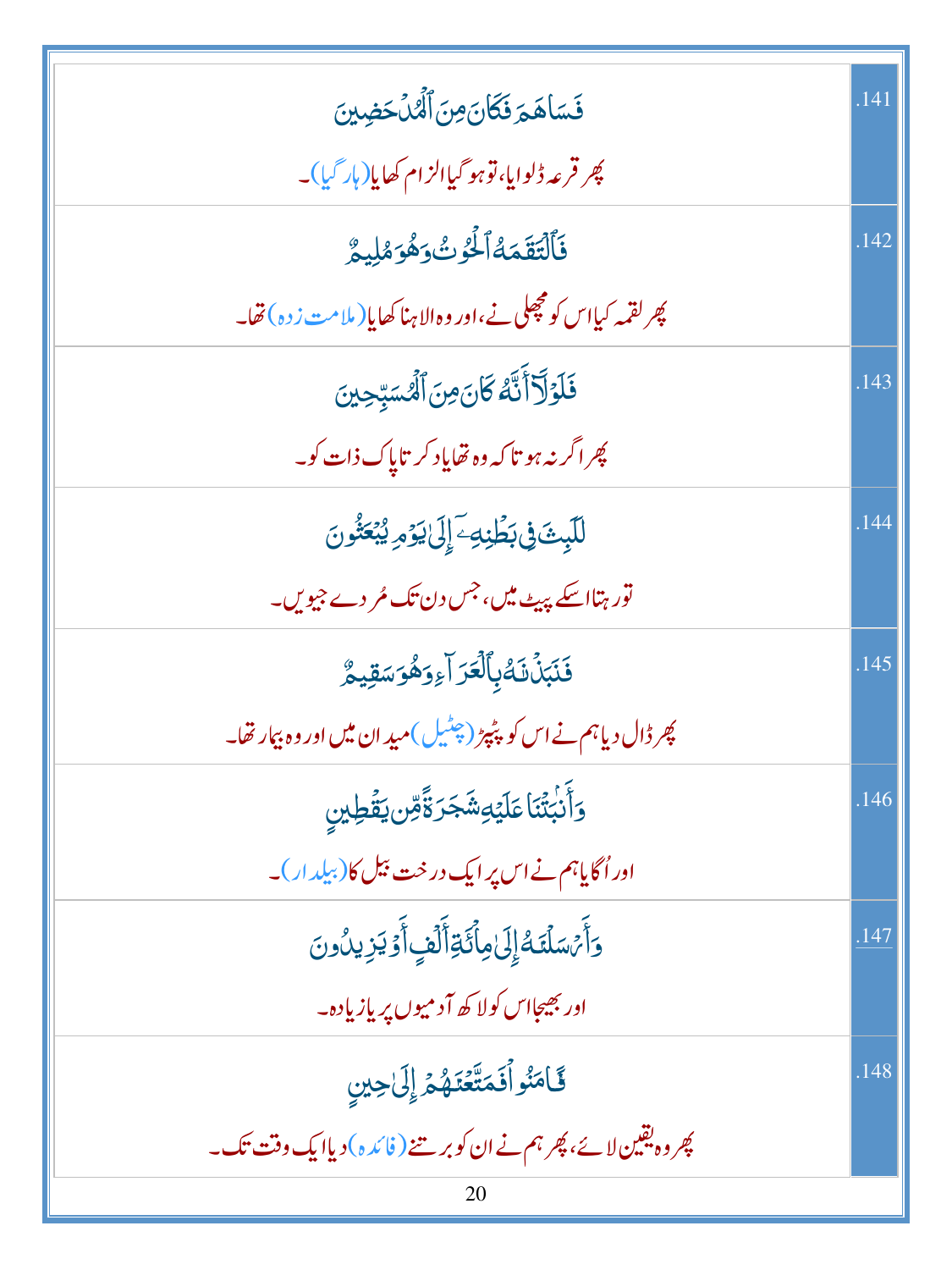| فَأَسْتَفْتِهِمْ أَلَرَبِّكَ ٱلْبَنَاتُ وَلَهُمُ ٱلْبَنُونَ   | .149 |
|---------------------------------------------------------------|------|
| اب ان سے یوچِہ ، کیا تیرے رب کے ہاں پیڈیاں اور انکے ہاں بیٹے۔ |      |
| أَمْ خَلَقْنَا ٱلْمَلَّبِكَةَ إِنَثَا دَهُمْ شَهِدُونَ        | .150 |
| یاہم نے بنایافر شتوں کوعورت،اور یہ دیکھتے تھے۔                |      |
| أَلَاَ إِنَّهُمْ مِّنَ إِفْكِهِمْ لَيَقُولُونَ                | .151 |
| سُناہے! یہ اپناحجوٹ بنایا کہتے ہیں۔                           |      |
| وَلَدَأَلَتَّهُ وَإِنَّهُمْ لَكَذِبُونَ                       | .152 |
| کہ اللہ کی اولا د ہوئی،اور پہ ہیٹنگ جھوٹے ہیں۔                |      |
| أَصْطَفَى ٱلۡبَنَاتِ عَلَى ٱلۡبَيۡبِنَ                        | .153 |
| کیاپسند کیں پیڈیاں بیٹوں سے۔                                  |      |
| مَالْكُمْ كَيْفَ تَحْكُمُونَ                                  | .154 |
| کیاہواتم کو کیاانصاف کرتے ہو؟                                 |      |
| أَفَلَاتَنَكَّرُونَ                                           | .155 |
| ۔<br>کیاتم دھیان نہیں کرتے ہو؟                                |      |
| ٲؘٙٙۿڶػۢؽٙۺڶڟٙڽ۠ۿ۠ۑؚؿ۠                                        | .156 |
| (کیا)تم پاس کوئی سند ہے تھل؟                                  |      |
| 21                                                            |      |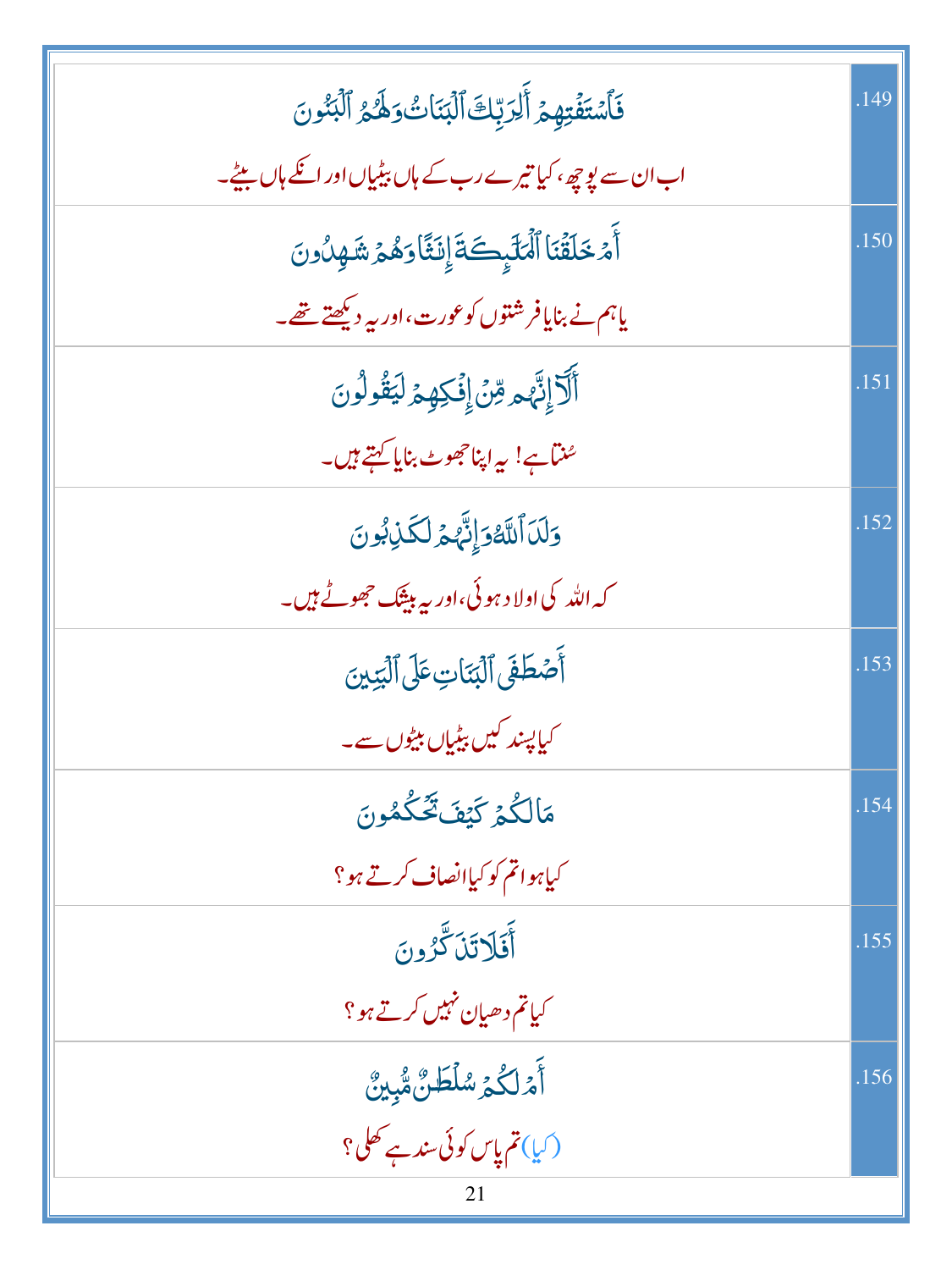| فَأَتُواْبِكِتَبِكُمْ إِن كُنتُمُ صَلاِقِينَ                       | .157 |
|--------------------------------------------------------------------|------|
| تولاؤا پنی کتاب اگر ہو تم سچے۔                                     |      |
| وَجَعَلُواۡآبَیۡنَهُوَبَیۡنَ ٱلۡجُنَّةِنَسَبَّا                    | .158 |
| اور ئھُہر ایاہے اس میں اور جنوں میں ناتا( نسب)۔                    |      |
| وَلَقَلْ عَلِمَتِ ٱلْجِنَّةُ إِنَّهُمْ لَهُ حُضَرُونَ              |      |
| اور جنوں کو معلوم ہے کہ وہ پکڑے آتے ہیں۔                           |      |
| سُبْحَنَ ٱللَّهِعَمَّا يَصِفُّونَ                                  | .159 |
| الله نرالا(یاک)ہےان باتوں سے،جو بناتے ہیں۔                         |      |
| إِلَّا عِبَادَ ٱللَّهِ ٱلْمُخْلَصِينَ                              | .160 |
| گر جو بندے ہیں اللہ کے لئے۔                                        |      |
| فَإِنَّكُمۡ وَمَاتَعۡبُلُونَ                                       | .161 |
| سوتم اور جن کو تم یو جتے ہو۔                                       |      |
| مَاۤأَنتُٰمۡ عَلَيۡ <i>ٰوِ</i> بِفَتِنِينَ                         | .162 |
| اس کے ہاتھ سے بہکانہیں لے (جا) سکتے۔                               |      |
| <b>إِلَّامَنۡهُوَصَالِٱلْجَٰحِيمِ</b>                              | .163 |
| مگر اسی کو جو پیٹ <u>ھ</u> نے ( داخل ہونے )والا ہے <b>آ</b> گ میں۔ |      |
|                                                                    |      |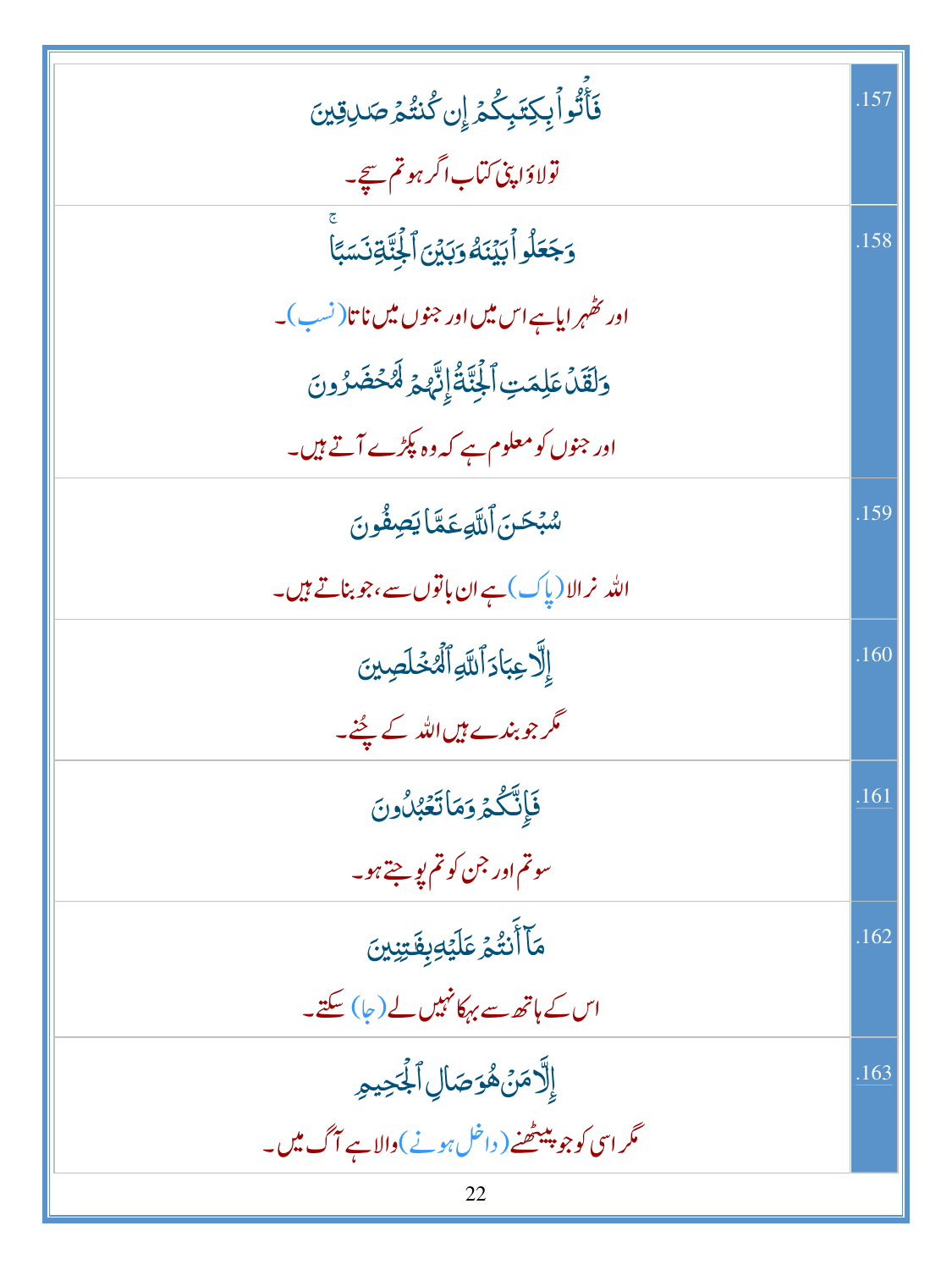| وَمَامِنَّآ إِلَّالَهُمَقَامٌ مَّعۡلُومٌ                | .164 |
|---------------------------------------------------------|------|
| اور ہم میں جو ہے اس کو ایک ٹھکاناہے مقرر۔               |      |
| وَإِنَّالتَّحْنُ ٱلصَّاَنُّونَ                          | .165 |
| اور ہم جو ہیں، ہم ہی ہیں قطار باند ھنے والے۔            |      |
| وَإِنَّالتَّحْنُ ٱلْمُسَبِّحُونَ                        | .166 |
| اور ہم جو ہیں ہم ہی ہیں یا کی بولنے (تسبیح کرنے ) والے۔ |      |
| وَإِن كَانُوالْيَقُولُونَ                               | .167 |
| ادر بہ تو <u>کہتے تھ</u> ے۔                             |      |
| لَوۡ أَنَّ عِندَنَاذِكْرَ اقِنَ ٱلۡأَوَّلِينَ           | .168 |
| اگر ہم پاس احوال ہو تاپہلے لو گوں کا۔                   |      |
| لِكُتَّا عِبَادَ ٱللَّهِ ٱلْمُخَلَّصِينَ                | .169 |
| توہم ہوتے بندےاللہ کے لچنے۔                             |      |
| فَكَفَرُواْبِهِۦ<br>فَكَفَرُواْبِهِۦ                    | .170 |
| سواس سے منکر ہو گئے،                                    |      |
| فَسَوْفَ يَعْلَمُونَ                                    |      |
| اب آگے جان لیں گے۔                                      |      |
| 23                                                      |      |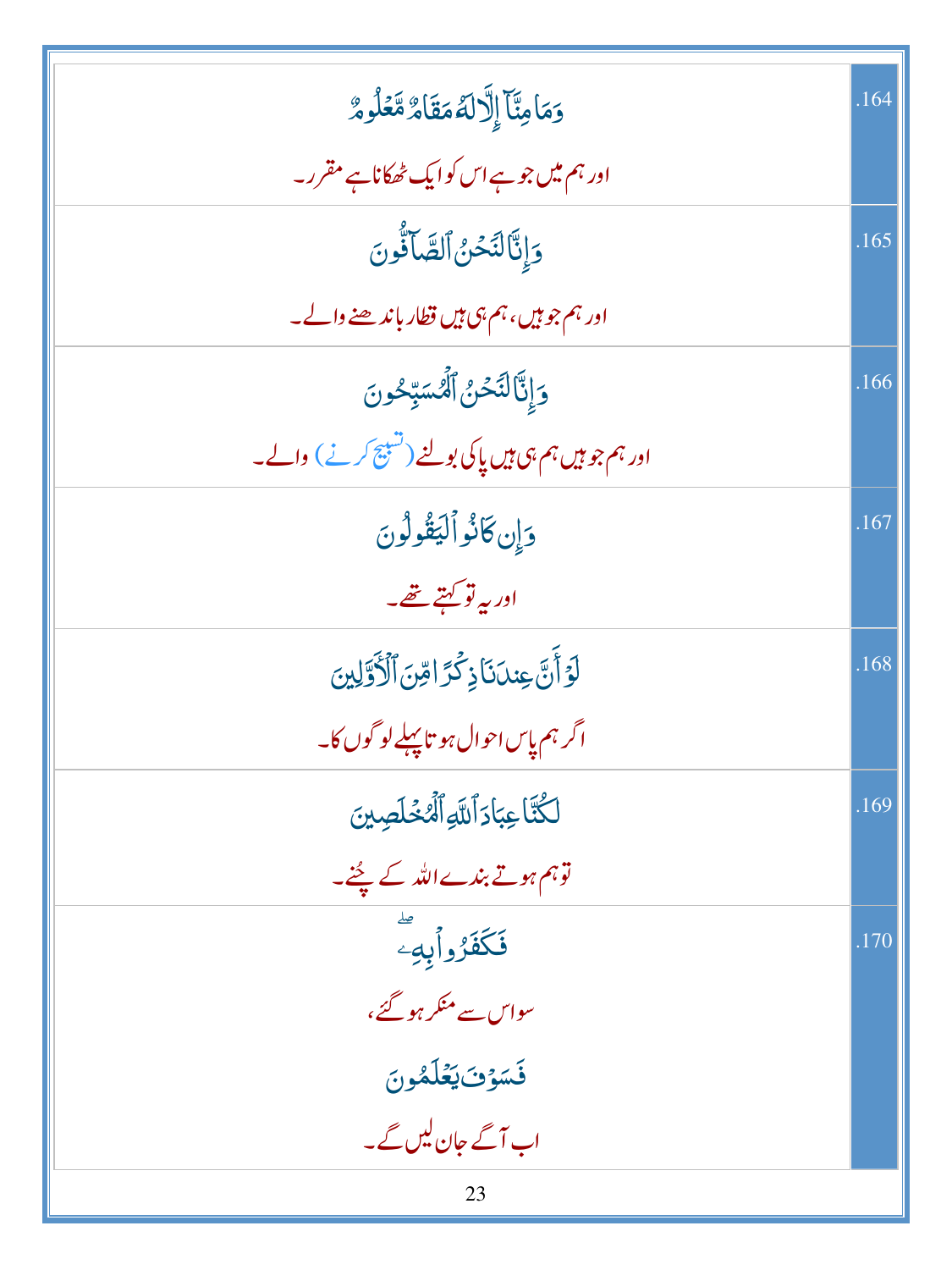| وَلَقَلْسَبَقَتْ كَلِمَتُنَا لِعِبَادِنَا ٱلْمُرْسَلِينَ                 | .171 |
|--------------------------------------------------------------------------|------|
| اور پہلے ہو چکاہاراحکم اپنے بند وں کے حق میں،جو رسول ہیں۔                |      |
| إِنَّهُمْ لَهُمُ ٱلْمُتَصُورُونَ                                         | .172 |
| بیٹک انہی کو مد د ہونی ہے۔                                               |      |
| دَإِنَّ جُندَنَا لَهُمُ ٱلْقَلِبُونَ                                     | .173 |
| اور ہمارالشکر جو ہے، ہیٹنگ وہی زبر (غالب ) ہے۔                           |      |
| فَتَوَلَّ عَنْهُمْ حَتَّى حِينِ                                          | .174 |
| سوتوان سے پھریا(ا <sup>نک</sup> وائلے حال پر چھوڑ دو) <b>ایک دقت تک۔</b> |      |
| وَأَبۡصِرۡهُمۡ فَسَوۡفَ يُبۡصِرُونَ                                      | .175 |
| اور ان کو دیکھتارہ کہ آگے ( یہ بھی ) دیکھ لیں گے۔                        |      |
| أفَبِعَذَابِنَايَسْتَعْجِلُونَ                                           | .176 |
| كياهاري آفت شآب ( جلدي) ما نَكَتے ہيں؟                                   |      |
| فَإِذَا نَزَلَ بِسَاحَتِهِمْ فَسَاءَصَبَاحُ ٱلْمُنلَىٰءَنَ               | .177 |
| پھر جب آاُترے گیا گے مید ان میں، توبُر ی صبح ہو گی ڈرائے گیوں (ہوؤں) کی۔ |      |
| <b>وَتَوَلَّ عَنْهُمْ حَتَّىٰ حِينِ</b>                                  | .178 |
| اور پھریاان سے (انگوائکے حال پر چھوڑ دو)ایک <b>وقت تک۔</b>               |      |
| 24                                                                       |      |